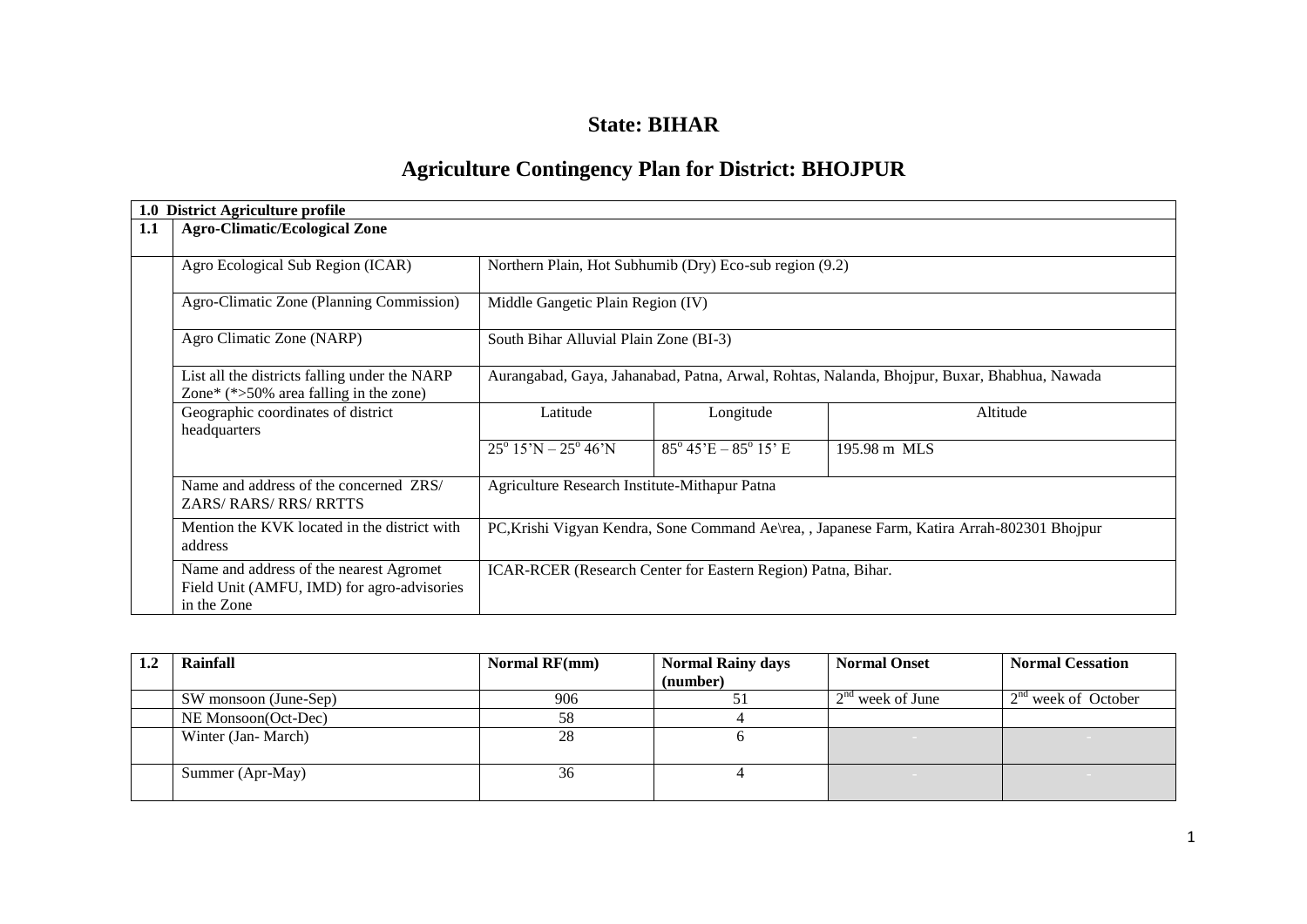| Annual | 0.00<br>£<br>. UZ 6<br>$  -$ |  |  |
|--------|------------------------------|--|--|
|        |                              |  |  |

| 1.3 | and use.          | Geographical | Cultivable | Forest | ∟and under   | Permanent | Cultivable | Land under     | Barren and   | Current | Other   |
|-----|-------------------|--------------|------------|--------|--------------|-----------|------------|----------------|--------------|---------|---------|
|     | pattern of        | Area         | area       | area   | non-         | pastures  | wasteland  | Misc. tree     | uncultivable | fallows | fallows |
|     | the               |              |            |        | agricultural |           |            | crops and      | land         |         |         |
|     | district          |              |            |        | use          |           |            | groves         |              |         |         |
|     | <b>Area</b> ('000 | 233.7        | 185.1      |        | 31.9         | V.Z       | 5.01       | $\mathbf{U}$ . | v.           | 14.     | 4.1     |
|     | ha                |              |            |        |              |           |            |                |              |         |         |

| 1, 4 | <b>Major Soils</b>       | Area ('000 ha) | Percent $(\% )$ of total |
|------|--------------------------|----------------|--------------------------|
|      |                          |                |                          |
|      | Sandy Soils              | 2.112          | 1.05                     |
|      |                          |                |                          |
|      | Coarse Sandy Loam Soils  | 6.886          | 3.45                     |
|      |                          |                |                          |
|      | Fine Sandy Loam Soils    | 43.444         | 21.75                    |
|      |                          |                |                          |
|      | Clayey Soils             | 135.022        | 67.62                    |
|      |                          |                |                          |
|      | Saline/ Calcareous Soils | 12.210         | 6.11                     |
|      |                          |                |                          |

| 1.5 | <b>Agricultural land use</b> | Area $(000 \text{ ha})$ | Cropping intensity % |
|-----|------------------------------|-------------------------|----------------------|
|     |                              |                         |                      |
|     | Net sown area                | 175.1                   | 141.83 %             |
|     | Area sown more than once     | 73.2                    |                      |
|     | Gross cropped area           | 248.3                   |                      |

| 1.0 | <b>Irrigation</b>    | Area ('000 ha) |
|-----|----------------------|----------------|
|     | Net irrigated area   | 100.4          |
|     | Gross irrigated area | 169.1          |
|     | Rainfed area         | 74.7           |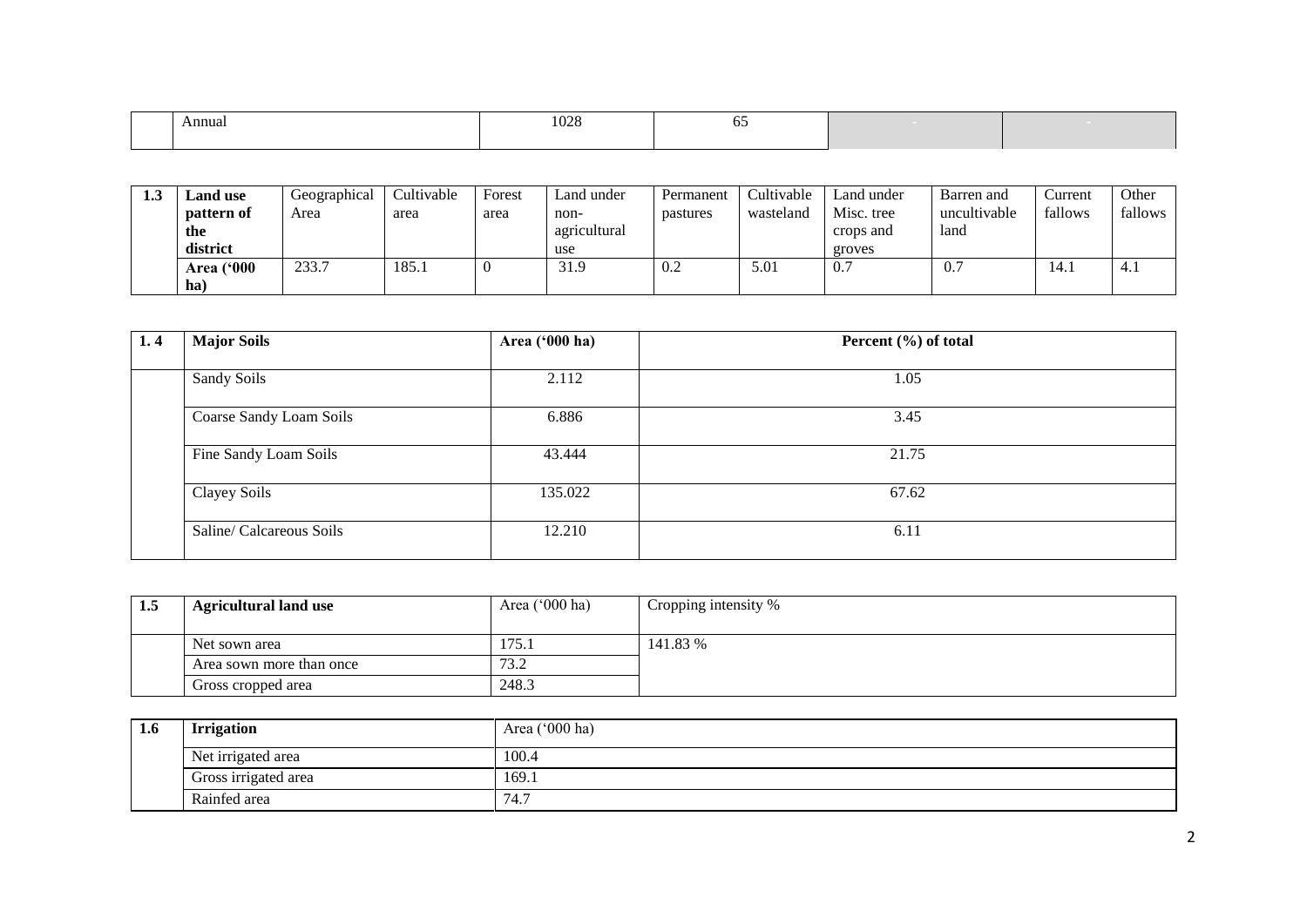| <b>Sources of Irrigation</b>                                                                          | Number         | Area ('000 ha)       | Percentage of total irrigated area        |
|-------------------------------------------------------------------------------------------------------|----------------|----------------------|-------------------------------------------|
| Canals                                                                                                |                | 72.952, 29.7/ Rabi   | 60.6                                      |
| Tanks                                                                                                 |                |                      |                                           |
| Open wells / State Tube well                                                                          | 63             | 0.454, 0.526 Rabi    | 0.5                                       |
| Bore wells/ Private Tube well                                                                         | 18901          | 24.478, 36.717 Rabi  | 36.1                                      |
| Lift irrigation schemes                                                                               | 29             | 0.838, 0.153 Rabi    | 0.5                                       |
| Micro-irrigation                                                                                      |                |                      |                                           |
| Other sources (please specify)                                                                        |                | 1.685, 1.685 Rabi    | 1.9                                       |
| <b>Total Irrigated Area</b>                                                                           |                | 100.407, 68.781 Rabi |                                           |
| Pump sets                                                                                             |                |                      |                                           |
| No. of Tractors                                                                                       |                |                      |                                           |
| Groundwater availability and use* (Data                                                               | No. of blocks/ | $(\% )$ area         | Quality of water (specify the problem     |
| source: State/Central Ground water                                                                    | Tehsils        |                      | such as high levels of arsenic, fluoride, |
| <b>Department /Board)</b>                                                                             |                |                      | saline etc)                               |
| Over exploited                                                                                        |                |                      |                                           |
| Critical                                                                                              |                |                      |                                           |
| Semi-critical                                                                                         |                |                      |                                           |
| Safe                                                                                                  |                |                      |                                           |
| Wastewater availability and use                                                                       |                |                      |                                           |
| Ground water quality                                                                                  |                |                      |                                           |
| *over-exploited: groundwater utilization > 100%; critical: 90-100%; semi-critical: 70-90%; safe: <70% |                |                      |                                           |

## **1.7 Area under major field crops & horticulture**

| 1.7 | <b>Major field crops</b><br>cultivated | Area ('000 ha)           |                          |                |                          |                |              |               |                    |
|-----|----------------------------------------|--------------------------|--------------------------|----------------|--------------------------|----------------|--------------|---------------|--------------------|
|     |                                        |                          | <b>Kharif</b><br>Rabi    |                |                          |                |              |               |                    |
|     |                                        | <b>Irrigated</b>         | <b>Rainfed</b>           | <b>Total</b>   | <b>Irrigated</b>         | <b>Rainfed</b> | <b>Total</b> | <b>Summer</b> | <b>Grand total</b> |
|     | Rice                                   | -                        |                          | 82.3           |                          |                |              |               | 82.3               |
|     | Maize                                  | $\overline{\phantom{a}}$ | $\overline{\phantom{a}}$ | $\overline{4}$ | $\overline{\phantom{a}}$ |                | 2.295        | 0.03          | 6.3                |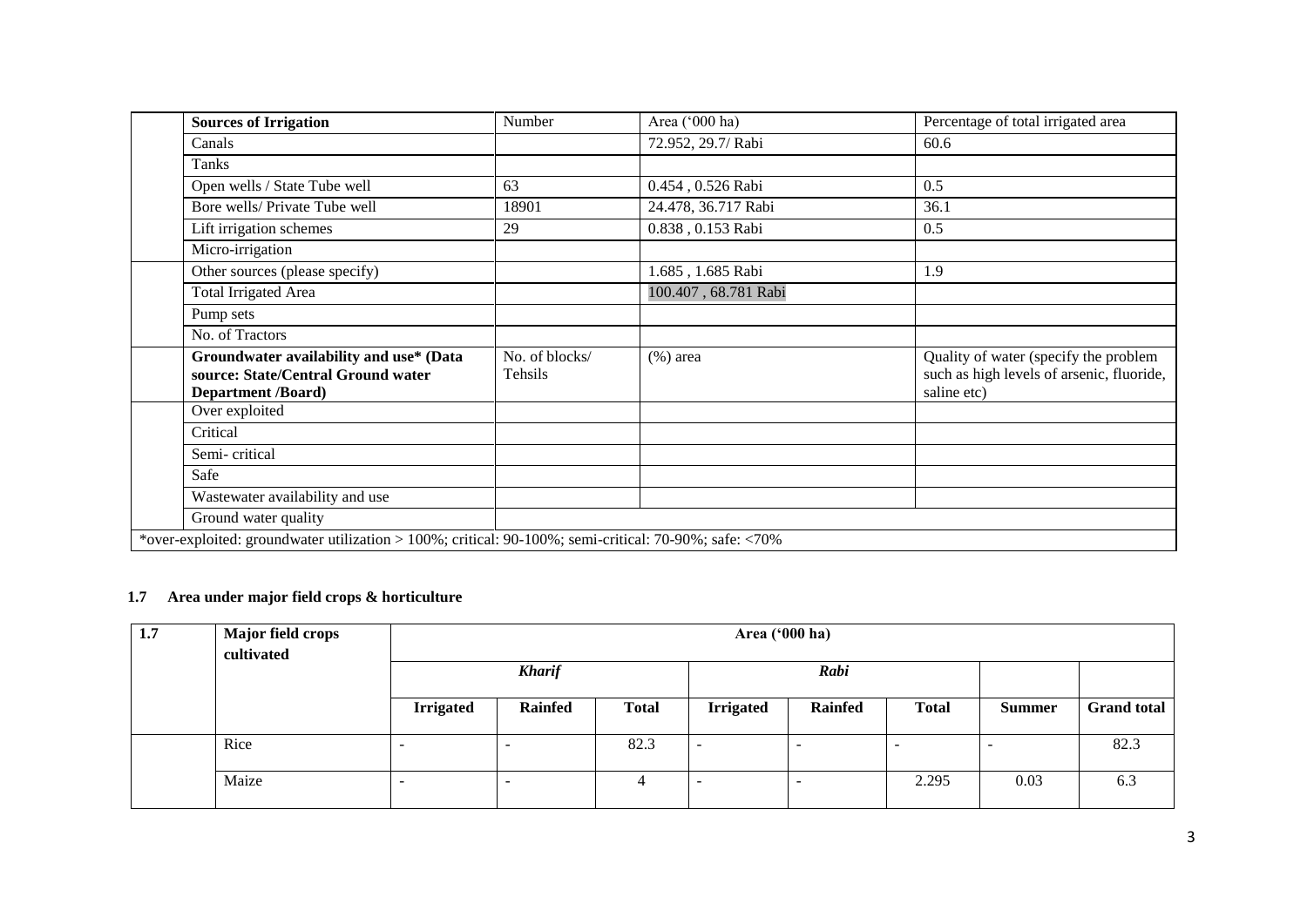| Redgram                                   |                             |                          | 3.5    |                             |                             |                   |                     | 3.5     |
|-------------------------------------------|-----------------------------|--------------------------|--------|-----------------------------|-----------------------------|-------------------|---------------------|---------|
|                                           | $\mathcal{L}_{\mathcal{A}}$ | $\blacksquare$           |        | $\omega$                    | $\mathcal{L}_{\mathcal{A}}$ | $\omega$          | $\blacksquare$      |         |
| Blackgram                                 | $\omega$                    | $\equiv$                 | 1.0    | $\omega$                    | $\mathbf{u}$                | $\omega$          | $\bar{\mathcal{L}}$ | $1.0\,$ |
| Greengram                                 | $\omega$                    | $\overline{\phantom{a}}$ | 1.08   | $\mathcal{L}_{\mathcal{A}}$ | $\omega$                    | $\omega$          | 0.02                | 1.1     |
| Wheat                                     | $\omega$                    | $\overline{\phantom{a}}$ | $\sim$ | $\omega$                    | $\sim$                      | 80.5              | $\Box$              |         |
| Chickpea                                  |                             |                          |        |                             |                             | $\overline{20.5}$ |                     | 20.5    |
| Lentil                                    |                             |                          |        |                             |                             | 12.0              |                     | 12.0    |
| Pea                                       |                             |                          |        |                             |                             | 14.7              |                     | 14.7    |
| Other Pulses                              |                             |                          |        |                             |                             | 4.5               |                     | 4.5     |
| Sesame                                    |                             |                          | 0.21   |                             |                             |                   |                     | 0.2     |
| Castor                                    |                             |                          | 0.28   |                             |                             |                   |                     | 0.2     |
| Sunflower                                 |                             |                          | 0.02   |                             |                             |                   |                     | 0.02    |
| Mustard                                   |                             |                          |        |                             |                             | 10.1              |                     | 10.1    |
| Horticulture crops -<br>Fruits            |                             |                          |        |                             | Area ('000 ha)              |                   |                     |         |
|                                           |                             | <b>Total</b>             |        |                             | <b>Irrigated</b>            |                   | Rainfed             |         |
| Horticulture crops -<br><b>Vegetables</b> |                             | <b>Total</b>             |        |                             | <b>Irrigated</b>            |                   | Rainfed             |         |
| Potato                                    |                             | $\overline{5.2}$         |        |                             |                             |                   |                     |         |
| Onion                                     |                             | 0.1                      |        |                             |                             |                   |                     |         |
| Vegetables                                |                             | 3.1                      |        |                             |                             |                   |                     |         |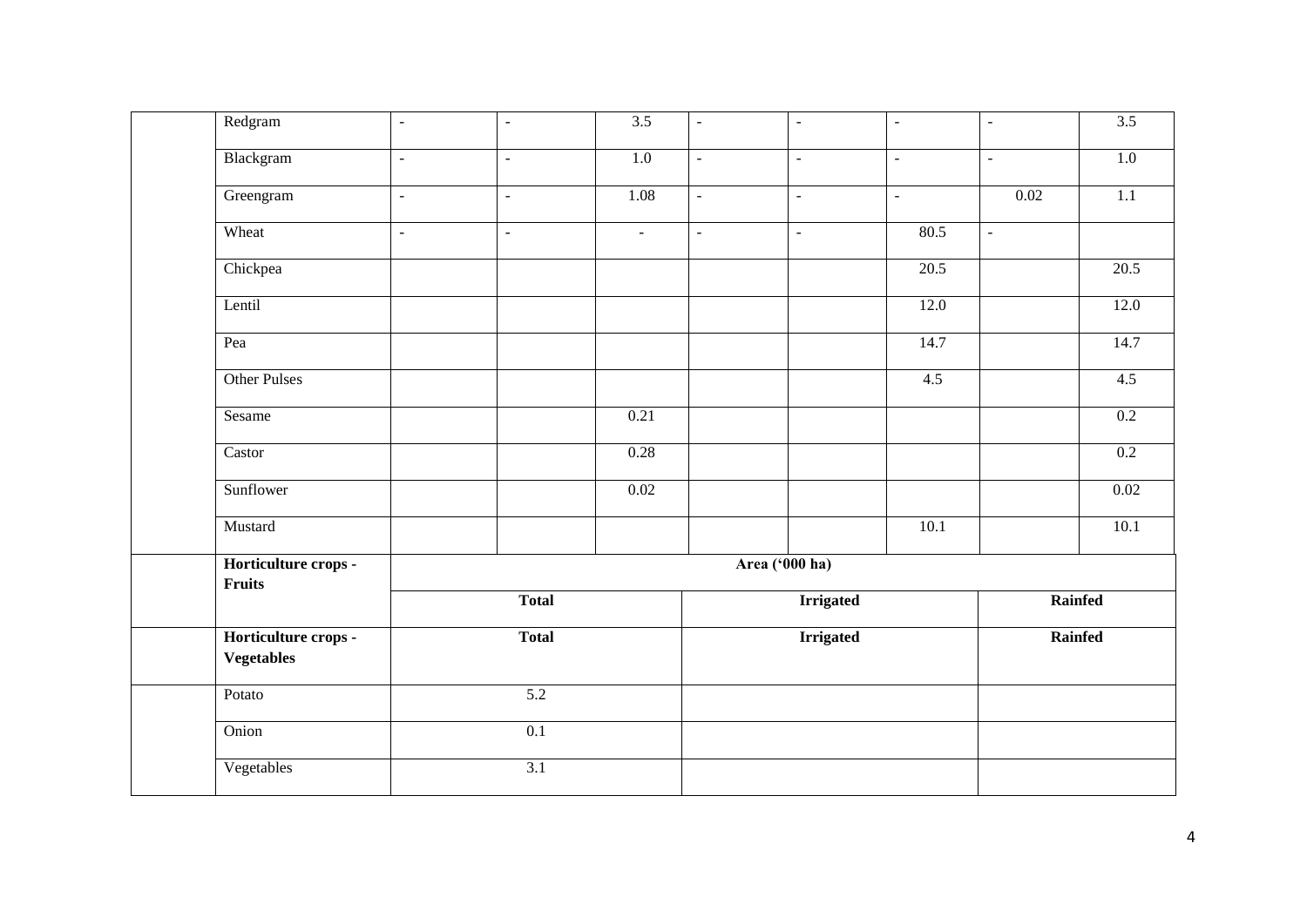| Total                                                    | 6.8     |  |
|----------------------------------------------------------|---------|--|
| <b>Medicinal and</b><br>Aromatic crops                   |         |  |
| Fenungreek                                               | $0.2\,$ |  |
| Others (Safed Musali,<br>Kaal Megh, Aspragas,<br>Ocimum) | 0.05    |  |
| Plantation crops                                         |         |  |
| Fodder crops                                             |         |  |
| Total fodder crop area                                   |         |  |
| Grazing land                                             |         |  |
| Sericulture etc                                          |         |  |

| 1.8 | Livestock                                      | <b>Male ('000)</b> | Female ('000) | <b>Total ('000)</b> |
|-----|------------------------------------------------|--------------------|---------------|---------------------|
|     | Non descriptive Cattle (local low yielding)    | 44                 | 85            | 129                 |
|     | Improved cattle                                |                    |               |                     |
|     | Crossbred cattle                               | 5.2                | 33.2          | 38.5                |
|     | Non descriptive Buffaloes (local low yielding) | 10                 | 156           | 167                 |
|     | <b>Descript Buffaloes</b>                      |                    |               |                     |
|     | Goat                                           |                    |               | 134.1               |
|     | Sheep                                          |                    |               | 43.6                |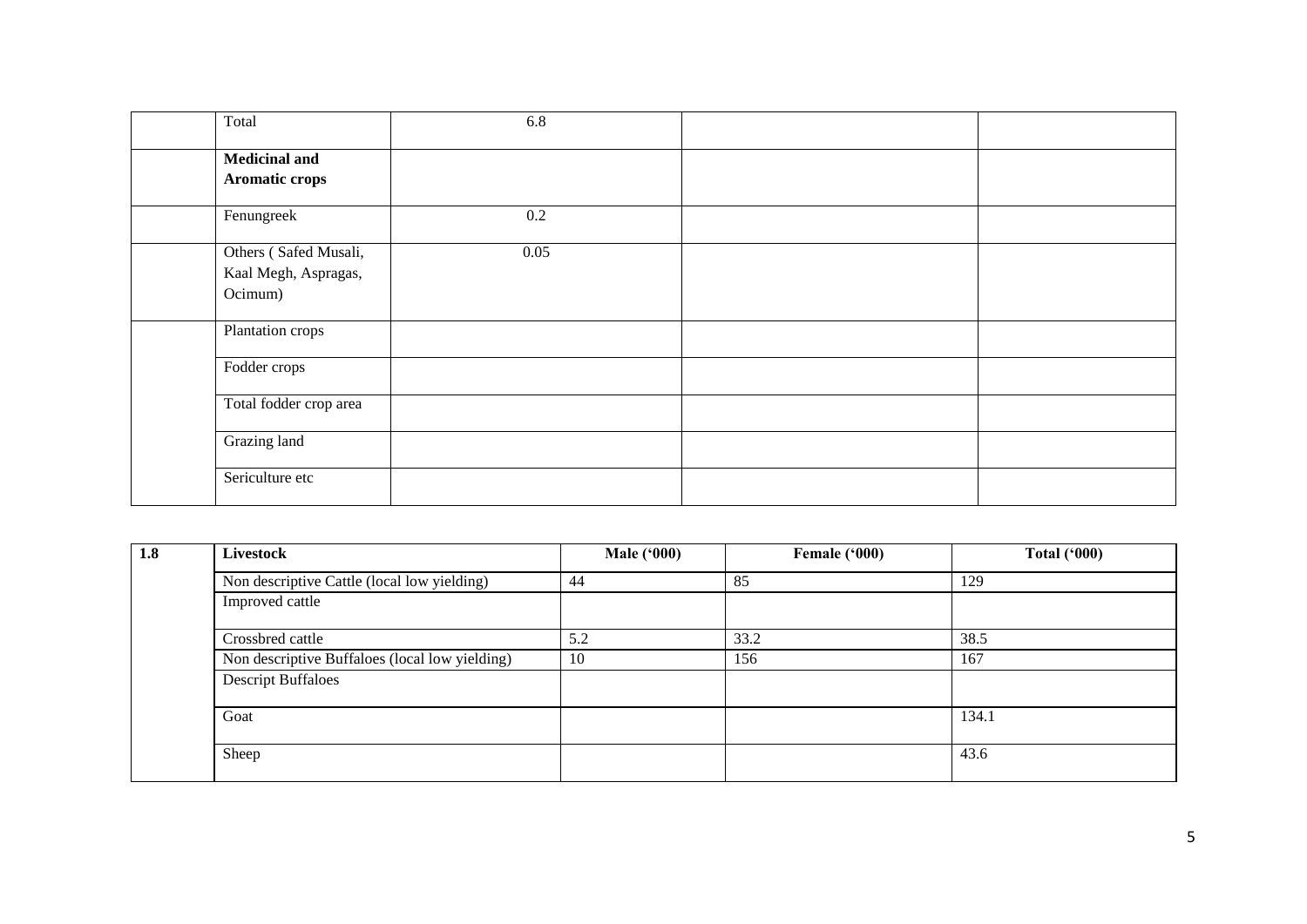|     | Others (Camel, Pig, Yak etc.)   |              |                           | 17.1 |
|-----|---------------------------------|--------------|---------------------------|------|
|     |                                 |              |                           |      |
|     | Commercial dairy farms (Number) |              |                           |      |
| 1.9 | <b>Poultry</b>                  | No. of farms | Total No. of birds ('000) |      |
|     | Commercial                      |              | 215.4                     |      |
|     | <b>Backyard</b>                 |              |                           |      |

| 1.10 |                                                          | <b>Fisheries</b> (Data source: Chief Planning Officer)      |              |                          |                                          |                                                        |  |                                   |  |  |
|------|----------------------------------------------------------|-------------------------------------------------------------|--------------|--------------------------|------------------------------------------|--------------------------------------------------------|--|-----------------------------------|--|--|
|      | A. Capture                                               |                                                             |              |                          |                                          |                                                        |  |                                   |  |  |
|      | i) Marine (Data Source:<br><b>Fisheries Department)</b>  | No. of fishermen                                            | <b>Boats</b> |                          | <b>Nets</b>                              |                                                        |  | <b>Storage</b><br>facilities (Ice |  |  |
|      |                                                          |                                                             | Mechanized   | Non-<br>mechanized       | Mechanized<br>(Trawl nets,<br>Gill nets) | Non-mechanized (Shore<br>Seines, Stake & trap<br>nets) |  | plants etc.)                      |  |  |
|      | ii) Inland (Data Source:<br><b>Fisheries Department)</b> | No. Farmer owned ponds                                      |              | <b>No. of Reservoirs</b> |                                          | No. of village tanks                                   |  |                                   |  |  |
|      |                                                          | 875                                                         |              | 174                      |                                          | 701                                                    |  |                                   |  |  |
|      | <b>B.</b> Culture                                        |                                                             |              |                          |                                          |                                                        |  |                                   |  |  |
|      |                                                          |                                                             |              |                          | <b>Water Spread Area (ha)</b>            | Yield (t/ha)                                           |  | <b>Production ('000 tons)</b>     |  |  |
|      |                                                          | i) Brackish water (Data Source: MPEDA/Fisheries Department) |              |                          |                                          |                                                        |  |                                   |  |  |
|      | ii) Fresh water (Data Source: Fisheries Department)      |                                                             | 1242.4       |                          | 3.2                                      | 2854.6                                                 |  |                                   |  |  |

### **1.11 Production and Productivity of major crops**

| . | of crop<br>Name |            | <b>Kharit</b>       |            | Rabi<br>Summer |            |                     | <b>Total</b><br>. |                     | $\cup$ rop |
|---|-----------------|------------|---------------------|------------|----------------|------------|---------------------|-------------------|---------------------|------------|
|   |                 | Production | <b>Productivity</b> | Production | Productivity   | Production | <b>Productivity</b> | Production        | <b>Productivity</b> | residue    |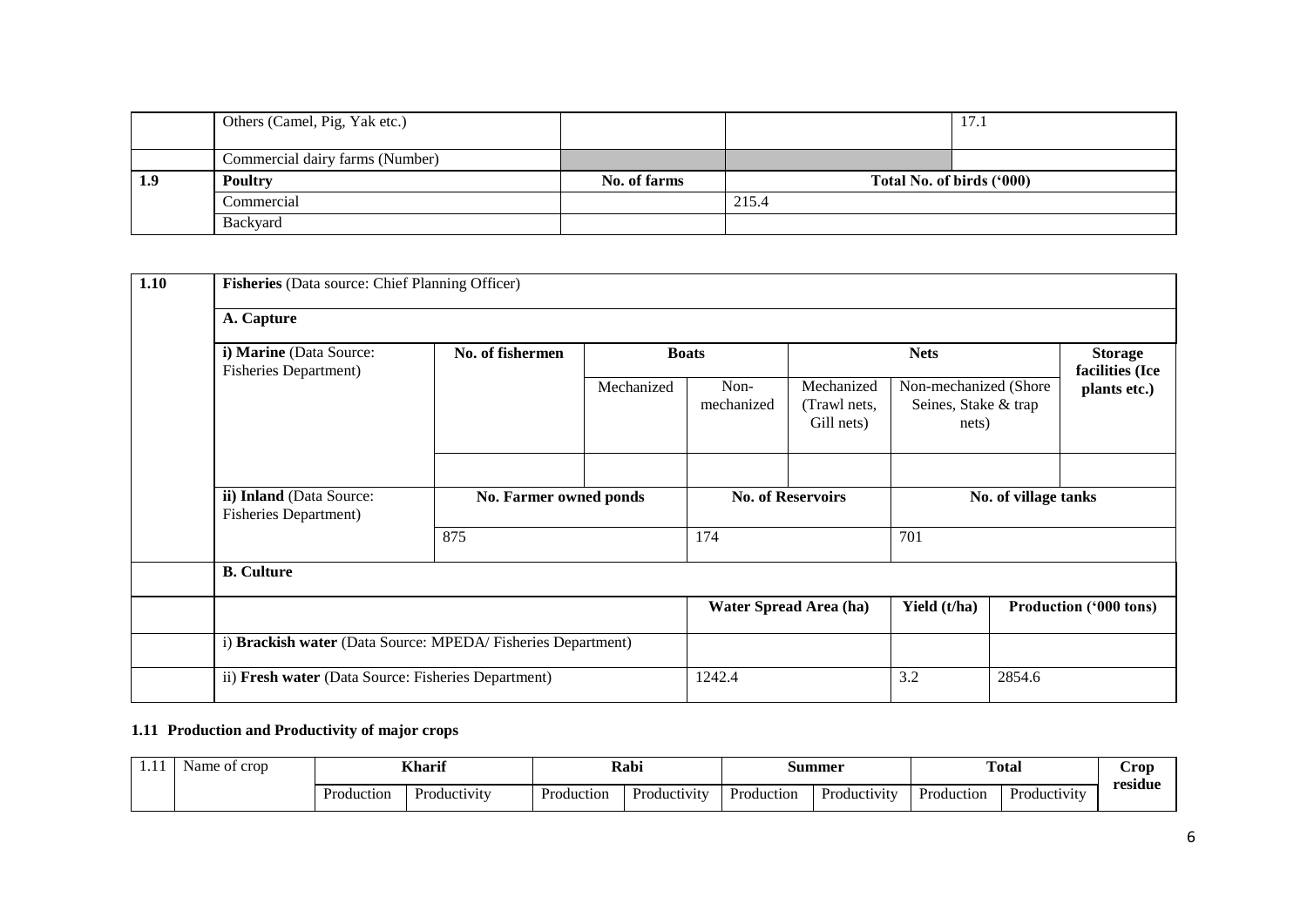|                                                                     | (000 t) | (kg/ha) | (000 t) | (kg/ha) | (000 t) | (kg/ha) | (000 t) | (kg/ha) | as<br>fodder<br>(000)<br>tons) |
|---------------------------------------------------------------------|---------|---------|---------|---------|---------|---------|---------|---------|--------------------------------|
| Major Field crops (Crops identified based on total acreage)         |         |         |         |         |         |         |         |         |                                |
| Rice                                                                | 155.3   | 1885    |         |         |         |         | 155.3   | 1885    |                                |
| Maize                                                               |         |         |         |         |         |         | 11.3    | 2088    |                                |
| Pigeonpea                                                           | 2.04    | 1114    |         |         |         |         | 2.04    | 1114    |                                |
| Wheat                                                               |         |         | 281.6   | 3499    |         |         | 281.6   | 3499    |                                |
| Chickpea                                                            |         |         | 22.2    | 1265    |         |         | 22.2    | 1265    |                                |
| Lentil                                                              |         |         | 15.1    | 1026    |         |         | 15.1    | 1026    |                                |
| Mustard                                                             |         |         | 12.9    | 1272    |         |         | 12.9    | 1272    |                                |
| Major Horticultural crops (Crops identified based on total acreage) |         |         |         |         |         |         |         |         |                                |
| Potato                                                              |         |         | 85.8    | 16500   |         |         | 85.8    | 16500   |                                |
| Onion                                                               |         |         |         |         | 1.9     | 15850   | 1.9     | 15850   |                                |

| 1.12 | Sowing window for 5 major<br>field crops<br>(start and end of normal<br>sowing period) | <b>Rice</b>                                | Wheat | <b>Maize</b>                                | Lentil                                       | <b>Potato</b> |
|------|----------------------------------------------------------------------------------------|--------------------------------------------|-------|---------------------------------------------|----------------------------------------------|---------------|
|      | Kharif-Rainfed                                                                         | -                                          |       | $1st$ week of June to<br>$3rd$ week of June |                                              |               |
|      | Kharif-Irrigated                                                                       | $3rd$ week of June –<br>$4th$ week of July |       |                                             |                                              |               |
|      | Rabi-Rainfed                                                                           |                                            |       |                                             | $2nd$ week of October -<br>$12^{nd}$ week of |               |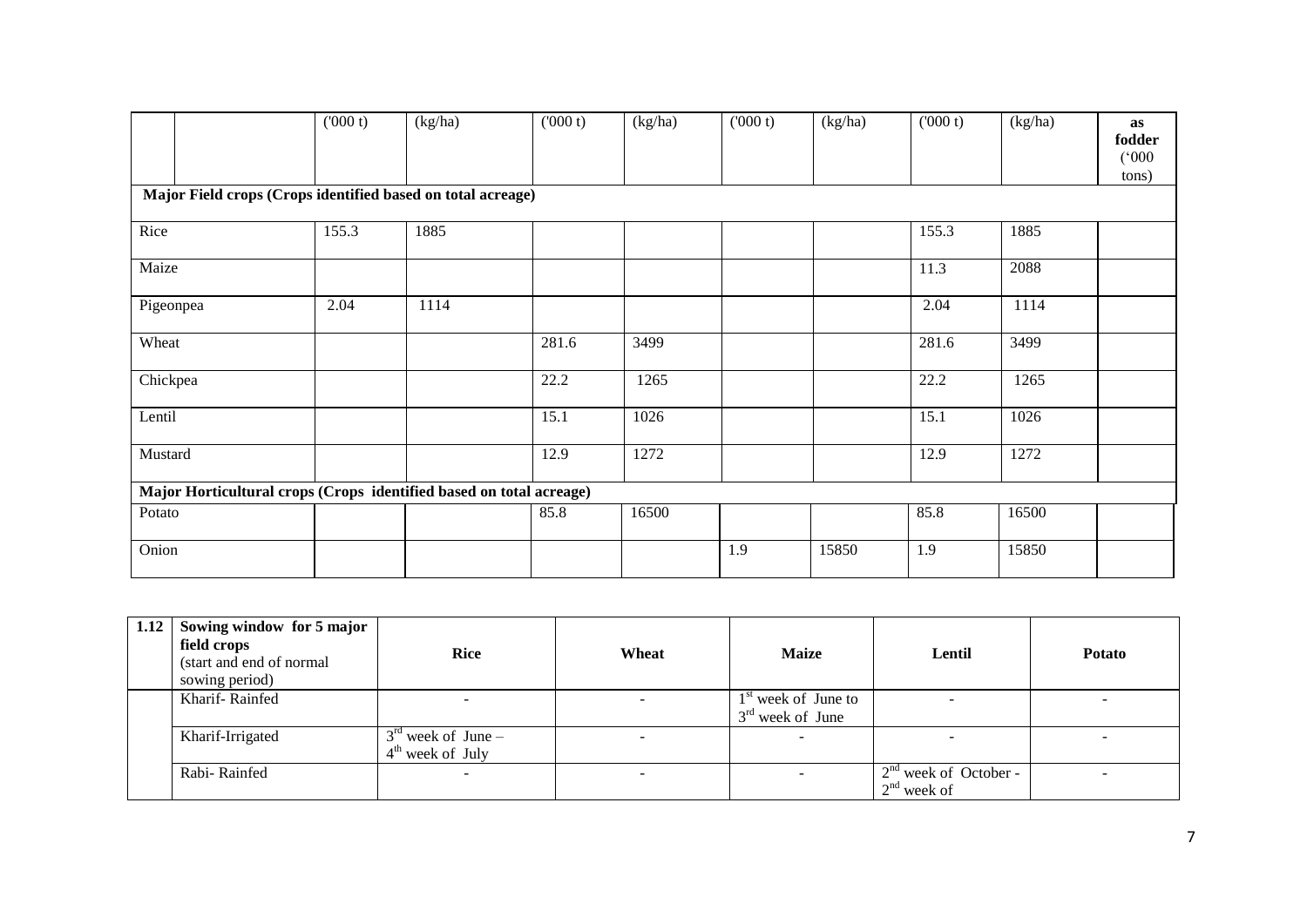|                |                         |                                  | November                |                                  |
|----------------|-------------------------|----------------------------------|-------------------------|----------------------------------|
| Rabi-Irrigated | $2na$ week of November- | $\gamma$ ra<br>week of           | $2nd$ week of October – | 3 <sup>rd</sup> week of October  |
|                | December<br>week of     | $2nd$ week<br>October - $\angle$ | $2nd$ week of Nov.      | $\sim$ nd<br>' week of<br>$\sim$ |
|                |                         | of November                      |                         | November                         |

| 1.13 | What is the major contingency the district is prone to? (Tick mark) | <b>Regular</b> | <b>Occasional</b> | <b>None</b> |
|------|---------------------------------------------------------------------|----------------|-------------------|-------------|
|      | Drought                                                             |                |                   |             |
|      | Flood                                                               |                |                   |             |
|      | Cyclone                                                             |                |                   |             |
|      | Hail storm                                                          |                |                   |             |
|      | Heat wave                                                           |                |                   |             |
|      | Cold wave                                                           |                |                   |             |
|      | Frost                                                               |                |                   |             |
|      | Sea water intrusion                                                 |                |                   |             |
|      | Pests and disease outbreak                                          |                |                   |             |

| 1.14 | <b>Include Digital maps of</b><br>the district for | Location map of district within State as Annexure I | Enclosed: Yes |
|------|----------------------------------------------------|-----------------------------------------------------|---------------|
|      |                                                    | Mean annual rainfall as Annexure 2                  | Enclosed: Yes |
|      |                                                    | Soil map as Annexure 3                              | Enclosed: Yes |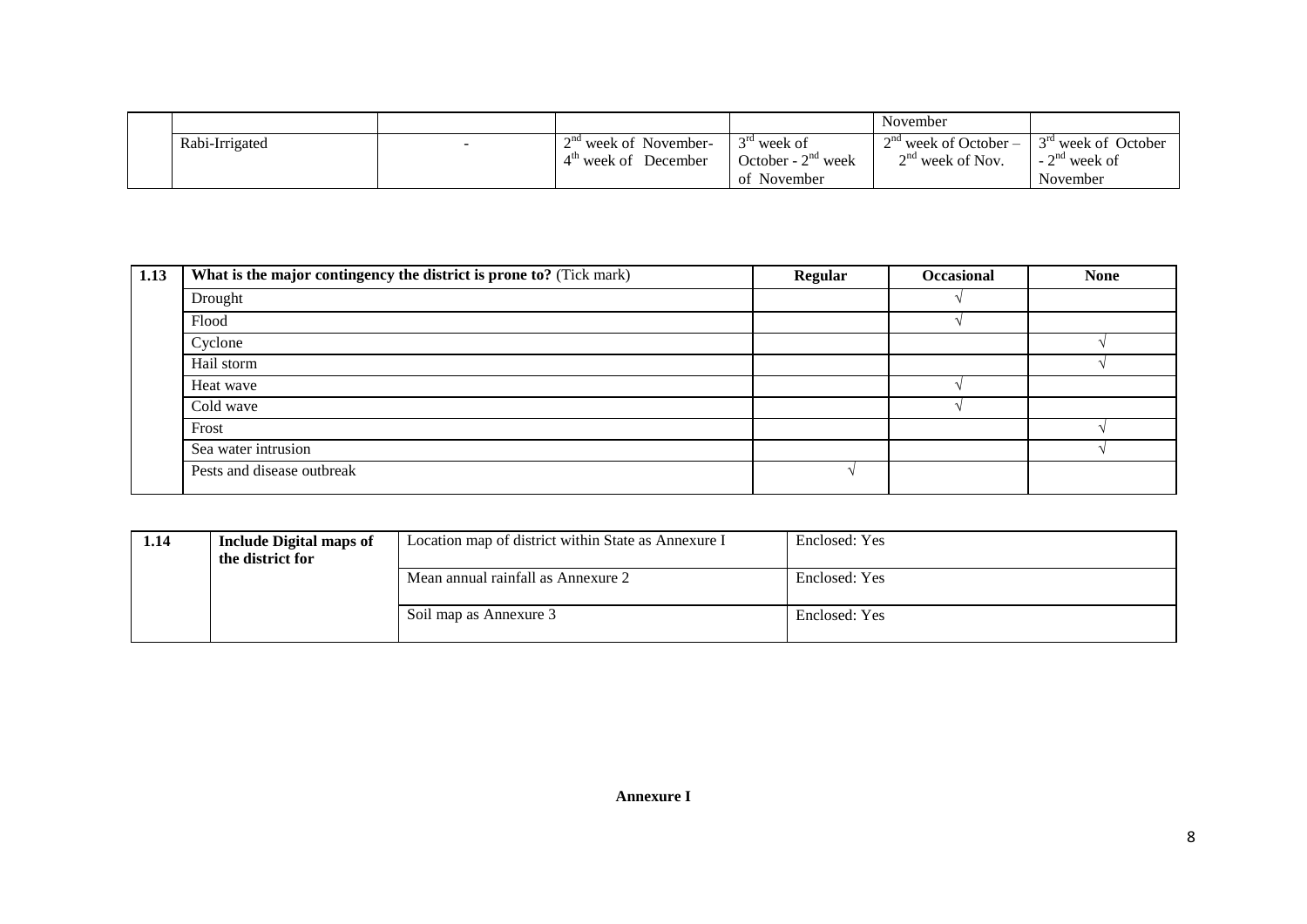#### **Agro climatic Zones of Bihar**



Source: krishi.bih.nic.in

**Annexure-II**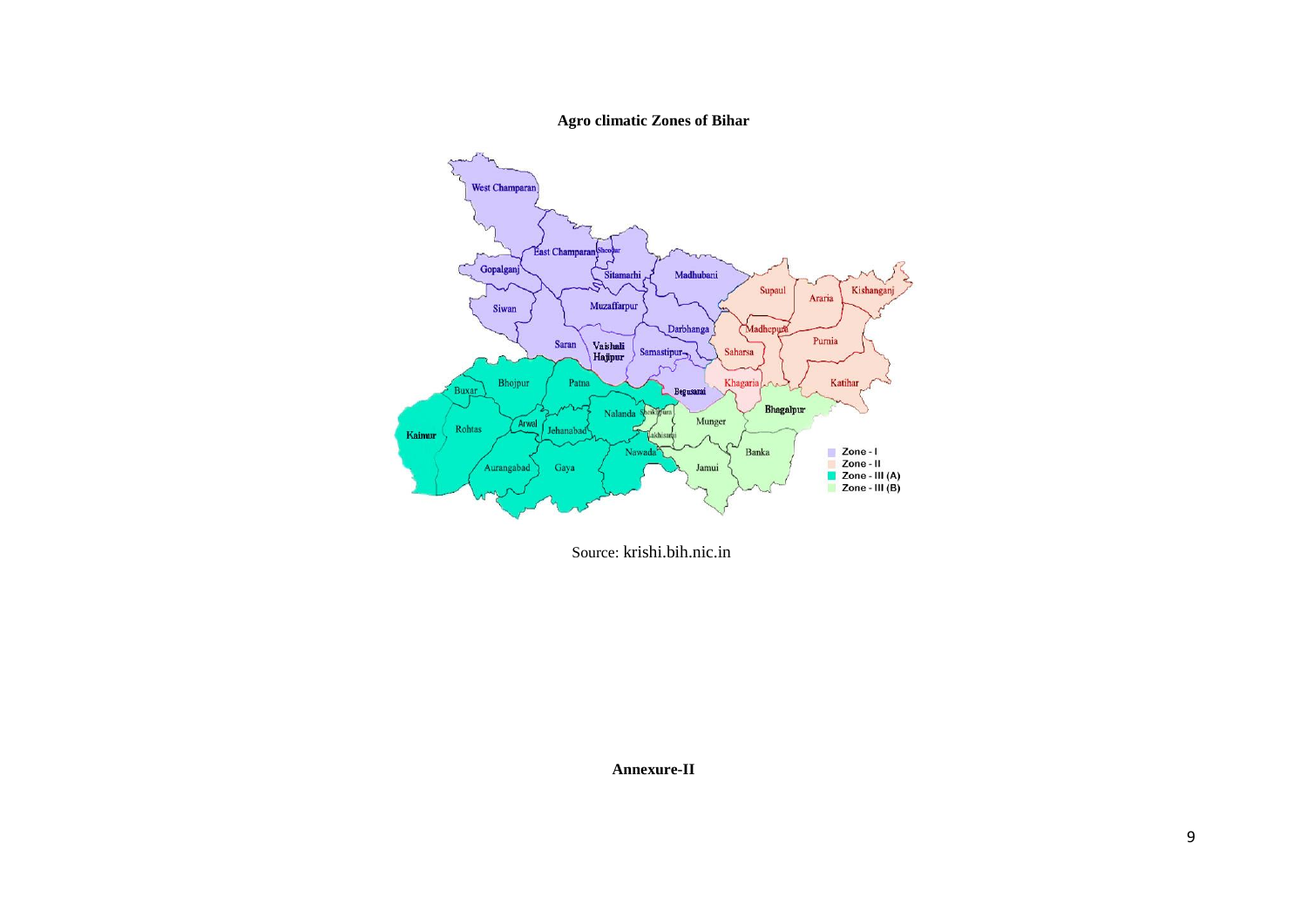#### **Mean annual rainfall (mm)**



**Annexure-III**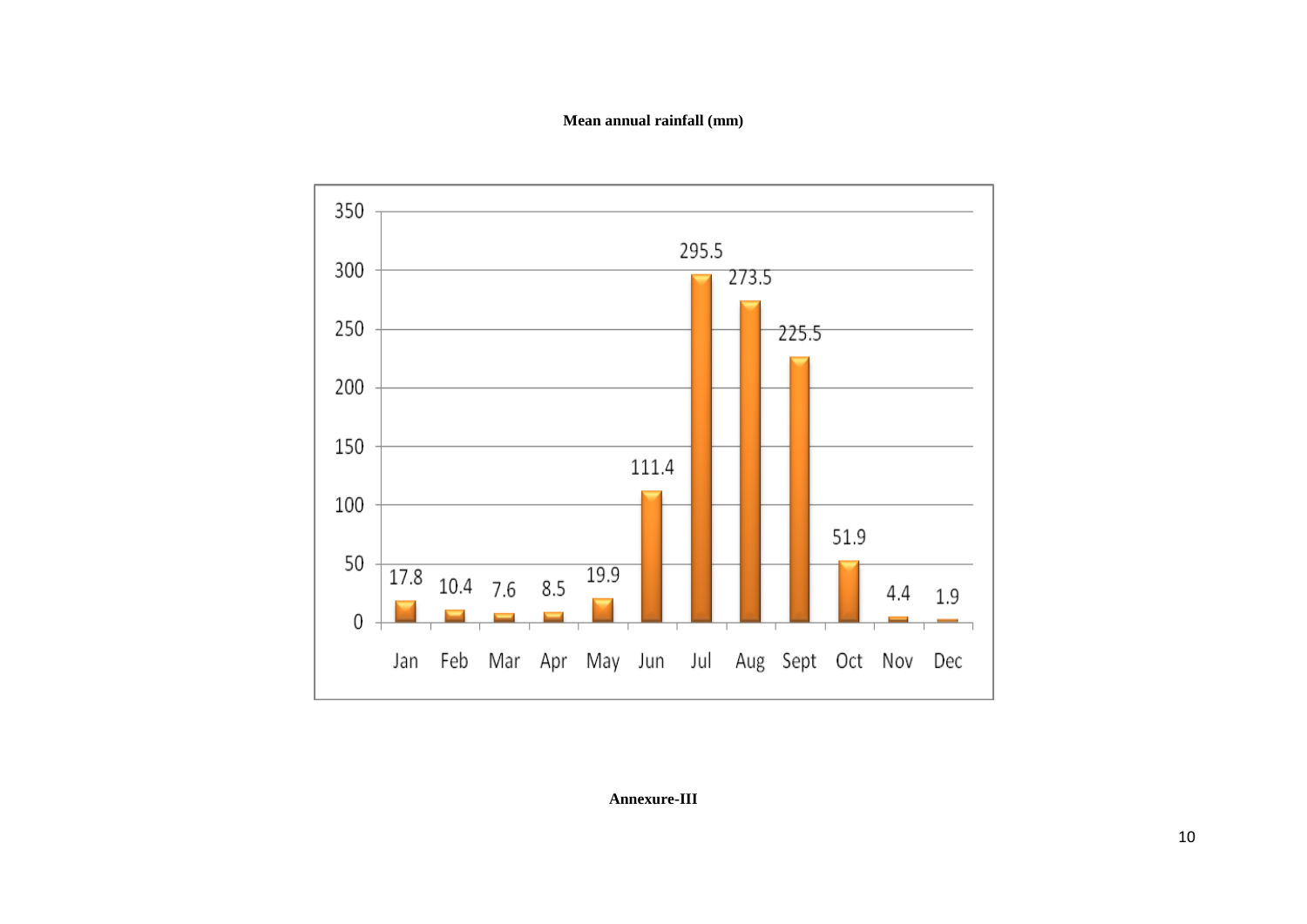

**Source: NBSS& LUP, Regional Centre, Kolkata**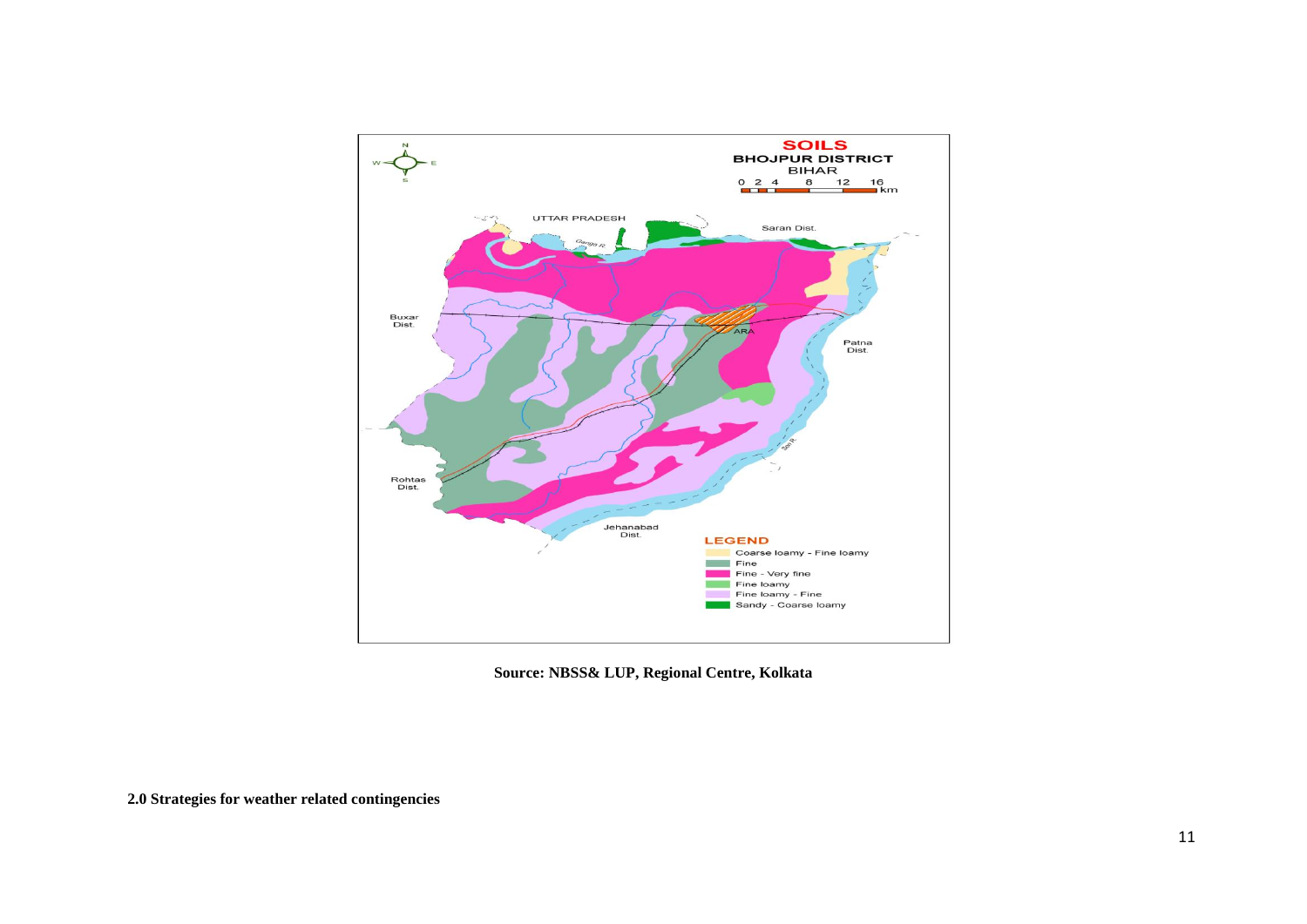### **2.1 Drought 2.1.1 Rainfed situation**

| <b>Condition</b>                                  |                                                                                       |                                            |                                                                                                                                                                                                                                                    | <b>Suggested Contingency measures</b>                                                                                                                                                                                                                                                                                                                         |                                                         |
|---------------------------------------------------|---------------------------------------------------------------------------------------|--------------------------------------------|----------------------------------------------------------------------------------------------------------------------------------------------------------------------------------------------------------------------------------------------------|---------------------------------------------------------------------------------------------------------------------------------------------------------------------------------------------------------------------------------------------------------------------------------------------------------------------------------------------------------------|---------------------------------------------------------|
| <b>Early season</b><br>drought<br>(delayed onset) | <b>Major Farming</b><br>situation                                                     | Normal Crop/<br><b>Cropping system</b>     | Change in crop / cropping system<br>including variety                                                                                                                                                                                              | <b>Agronomic measures</b>                                                                                                                                                                                                                                                                                                                                     | <b>Remarks</b> on<br>Implementation                     |
| Delay by 2<br>weeks<br>$4th$ week of June         | Upland<br>(Light textured soil)<br>Shallow red soils<br>Upland<br>(Med. texured soil) | Rice/Pigeonpea-<br>Greengram<br>Rice-Wheat | Pigeonpea - Greengram<br>Pigeonpea - Pusa-9,<br>Narendra Arhar-I<br>Early Rice - Wheat                                                                                                                                                             | • Normal package of Practices<br>• Adopt normal package of<br>practices                                                                                                                                                                                                                                                                                       | Seeds from BAU,<br>Sabour, NSC, TDC<br>, BRBN, KVK etc. |
|                                                   | Very deep, calcareous<br>fine loamy, loamy<br>surface texture                         |                                            | Rice- PNR-381, PD-10, MTU-<br>1001<br>Rice-Prefer Medium to short<br>duration varieties like<br>Saroj (100-110d), Birsa Dhan-201<br>$(100-115d)$                                                                                                   | Direct seeding of drought<br>$\bullet$<br>tolerant varieties in dry soil in<br>June/ July with pre emergence<br>herbicide application under<br>sufficient soil moisture<br>conditions.<br>• Raise staggered community                                                                                                                                         |                                                         |
|                                                   | Medium land                                                                           | Rice-Wheat                                 | Medium duration Rice - Wheat<br>Rice - Direct sowing / 20d old<br>dapog seedlings with medium to<br>short duration varieties - BR34,<br>Rajendra Dhan-201(130-135d),<br>Rajendra Bhagwati, Rajendra<br>Sweta, Rajendra Kasturi,<br><b>BPT-5204</b> | nursery preferably with<br>medium duration varieties in<br>mid and lowlands<br>Application of fertilizers<br>$\bullet$<br>especially phosphorous and<br>potash to be ensured under late<br>transplanted conditions in<br>severely affected districts.<br>• Interculture for timely weed<br>control in direct seeded rice<br>• Groundwater to be used for life |                                                         |
|                                                   | Low land                                                                              | Rice - Wheat                               | Medium to long duration<br>Rice-Wheat<br>Rice-Direct/ dapog seedlings with<br>Rajshree, Santosh, Sita, Rajendra                                                                                                                                    | saving irrigation to upland<br>crops and transplanted rice                                                                                                                                                                                                                                                                                                    |                                                         |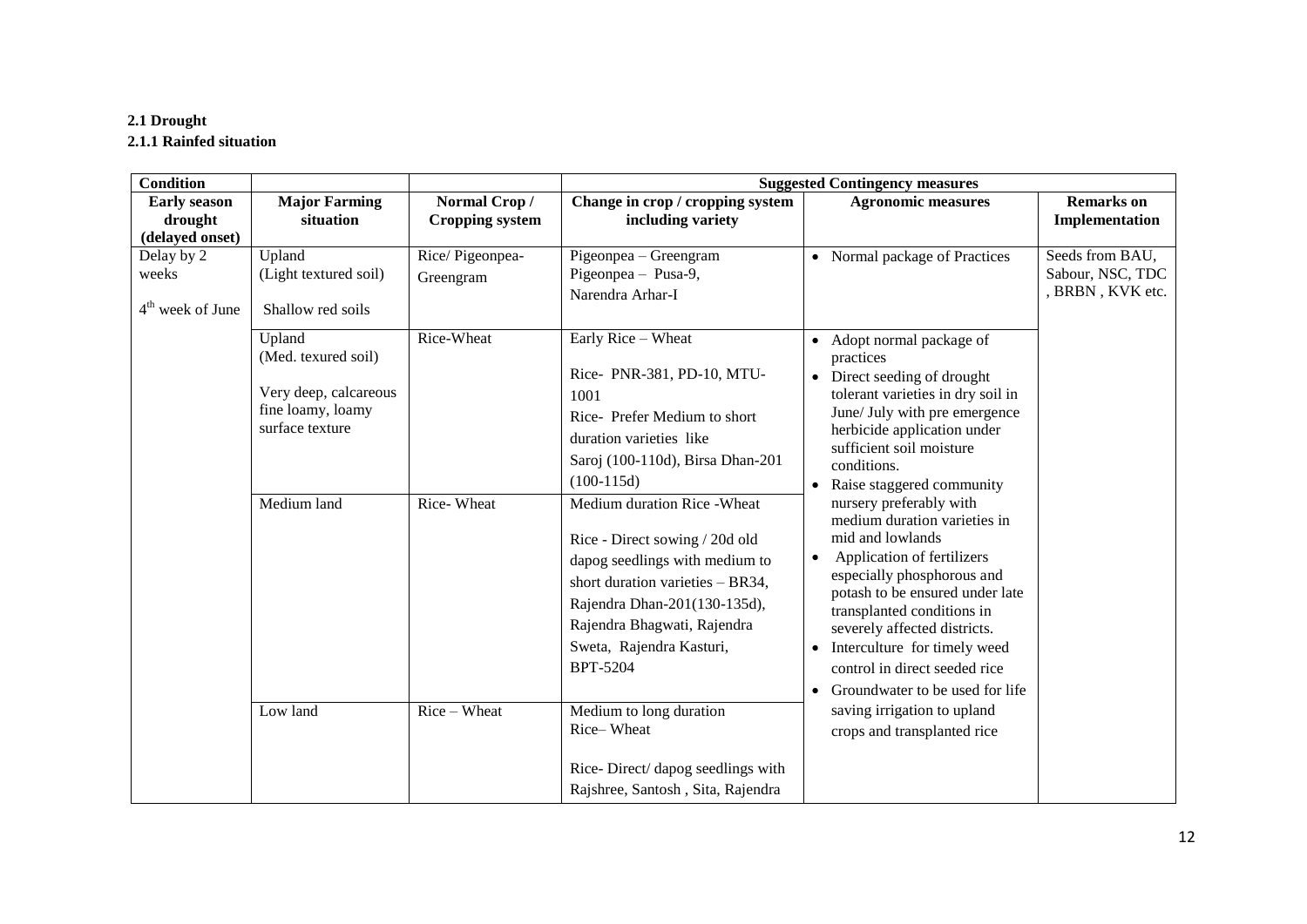|  | Suwasni, Rajendra Sweta, Swarna |  |
|--|---------------------------------|--|
|  | sub-1, Rajendra Mahsuri         |  |
|  |                                 |  |
|  |                                 |  |
|  |                                 |  |

| <b>Condition</b>                                  |                                                                            |                                                                             | <b>Suggested Contingency measures</b>                                                                                                                                                                                                                      |                                                                                                                                                                                                                                                                                                                      |                                                         |  |  |
|---------------------------------------------------|----------------------------------------------------------------------------|-----------------------------------------------------------------------------|------------------------------------------------------------------------------------------------------------------------------------------------------------------------------------------------------------------------------------------------------------|----------------------------------------------------------------------------------------------------------------------------------------------------------------------------------------------------------------------------------------------------------------------------------------------------------------------|---------------------------------------------------------|--|--|
| <b>Early season</b><br>drought<br>(delayed onset) | <b>Major Farming</b><br>situation                                          | Normal Crop/<br><b>Cropping system</b>                                      | Change in crop / cropping system<br>including variety                                                                                                                                                                                                      | <b>Agronomic measures</b>                                                                                                                                                                                                                                                                                            | <b>Remarks</b> on<br>Implementation                     |  |  |
| Delay by 4<br>weeks<br>$2nd$ week of July         | Upland<br>(Light textured soil)<br>Shallow red soils                       | Rice/<br>$Pigeonpea -$<br>Greengram<br>Pigeonpea-Pusa-9<br>Narendra Arhar-I | Short duration Rice-Wheat<br>Rice-PNR-381, PD-10, MTU-1001                                                                                                                                                                                                 | • Direct seeding of rice with<br>medium duration drought<br>tolerant varieties with pre<br>emergence herbicide<br>application under sufficient<br>soil moisture conditions                                                                                                                                           | Seeds from BAU,<br>Sabour, NSC, TDC<br>, BRBN, KVK etc. |  |  |
|                                                   | (Medium Textured)<br>Very deep, calcareous<br>fine loamy to loamy<br>soils | Rice-Wheat<br>Rice-PNR-381,<br>Pusa-834                                     | Short duration Rice-Wheat<br>Rice-PNR-381, PD-10, MTU-1001                                                                                                                                                                                                 | followed up with a post-<br>emergence weedicide<br>application 20-25 days later<br>for effective weed<br>management.                                                                                                                                                                                                 |                                                         |  |  |
|                                                   | Medium land                                                                | $Rice-Wheat$<br>Rice - Rajendra<br>Sweta, Rajendra<br>Kasturi               | Rice-Wheat<br>Rice -<br>Direct sowing / 20d old dapog<br>seedlings with medium to short<br>duration varieties - Rajendra Sweta,<br>Rajendra Kasturi, BR34, Rajendra<br>Dhan-201(130-135d), Rajendra<br>Bhagwati, Saroj, Rajendra Suwasni,<br>Santosh, Sita | Where field is moist, direct<br>$\bullet$<br>seeding of medium duration<br>varieties (125 days) can be<br>done during second<br>fortnight of July in<br>midlands. Post-emergence<br>herbicide application use is<br>essential<br>Use mat nursery/dapog<br>$\bullet$<br>nursery, mat nursery<br>(dapog method) can be |                                                         |  |  |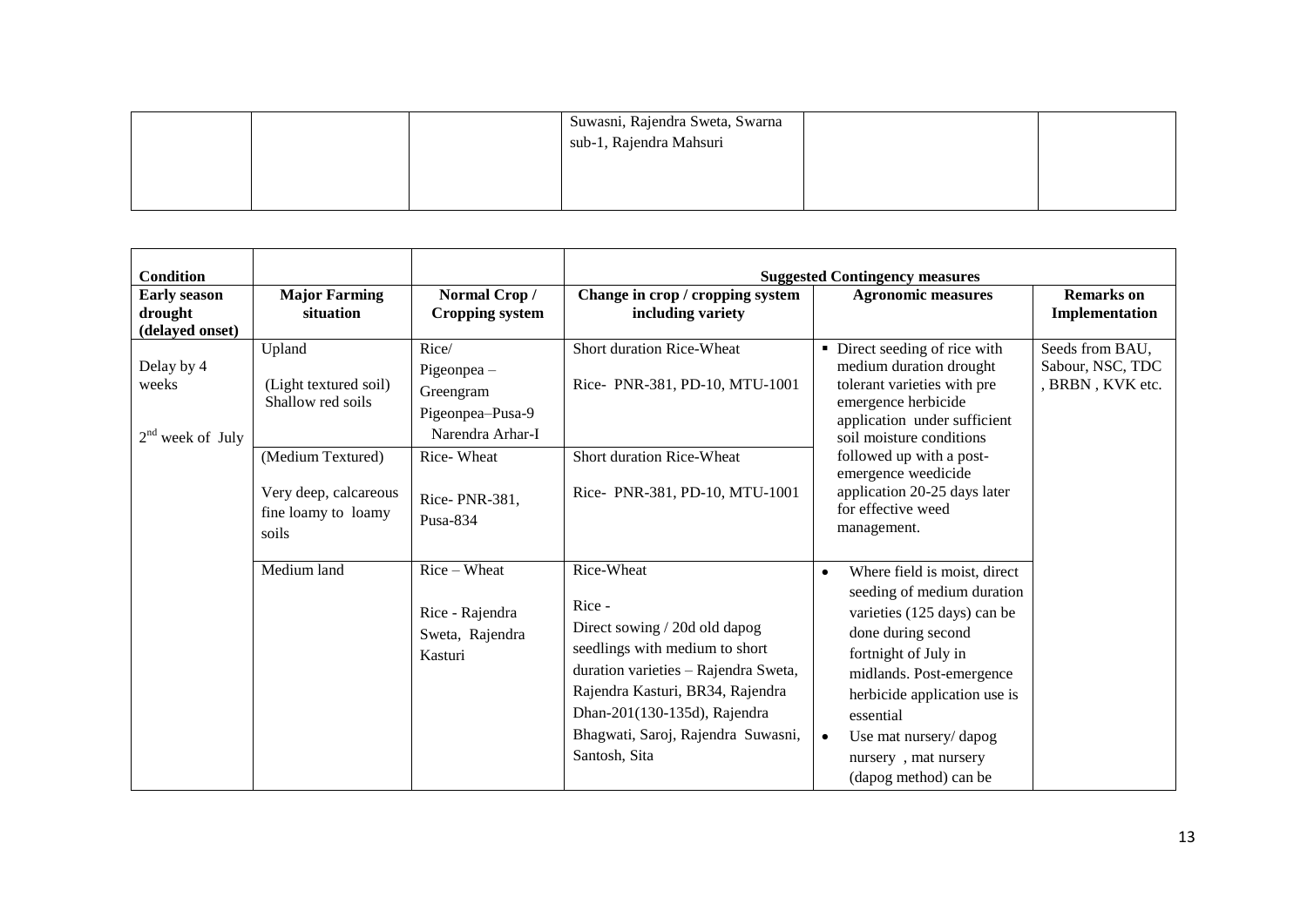| Low land | Rice - Wheat      | No change in crop | raised for quick availability             |
|----------|-------------------|-------------------|-------------------------------------------|
|          |                   |                   | of young seedlings for                    |
|          | Rice-BPT-5204, R. |                   | transplanting of medium                   |
|          | Sweta             |                   | duration varieties by first               |
|          |                   |                   | fortnight of August in mid                |
|          |                   |                   | and low lands                             |
|          |                   |                   | Raise staggered community<br>$\bullet$    |
|          |                   |                   | nursery preferably with short             |
|          |                   |                   | duration varieties in mid and<br>lowlands |
|          |                   |                   | Transplant with 30-35 days<br>$\bullet$   |
|          |                   |                   | old seedling may be used                  |
|          |                   |                   | with 3-4 seedling per hill                |
|          |                   |                   | with close spacing.                       |
|          |                   |                   | Enhanced dose of nitrogen<br>$\bullet$    |
|          |                   |                   | with full basal dose of                   |
|          |                   |                   | NPK at the time of                        |
|          |                   |                   | transplanting to boost the                |
|          |                   |                   | early vegetative growth in                |
|          |                   |                   | late plantings under                      |
|          |                   |                   | sufficient moisture                       |
|          |                   |                   | Timely interculture for<br>$\bullet$      |
|          |                   |                   | weed control in direct                    |
|          |                   |                   | seeded rice                               |
|          |                   |                   | Life saving irrigation<br>$\bullet$       |

| Condition                                         |                                   |                                | <b>Suggested Contingency measures</b>                 |                    |                                     |  |  |
|---------------------------------------------------|-----------------------------------|--------------------------------|-------------------------------------------------------|--------------------|-------------------------------------|--|--|
| <b>Early season</b><br>drought (delayed<br>onset) | <b>Maior Farming</b><br>situation | Normal Crop/<br>ropping system | Change in crop / cropping<br>system including variety | Agronomic measures | <b>Remarks</b> on<br>Implementation |  |  |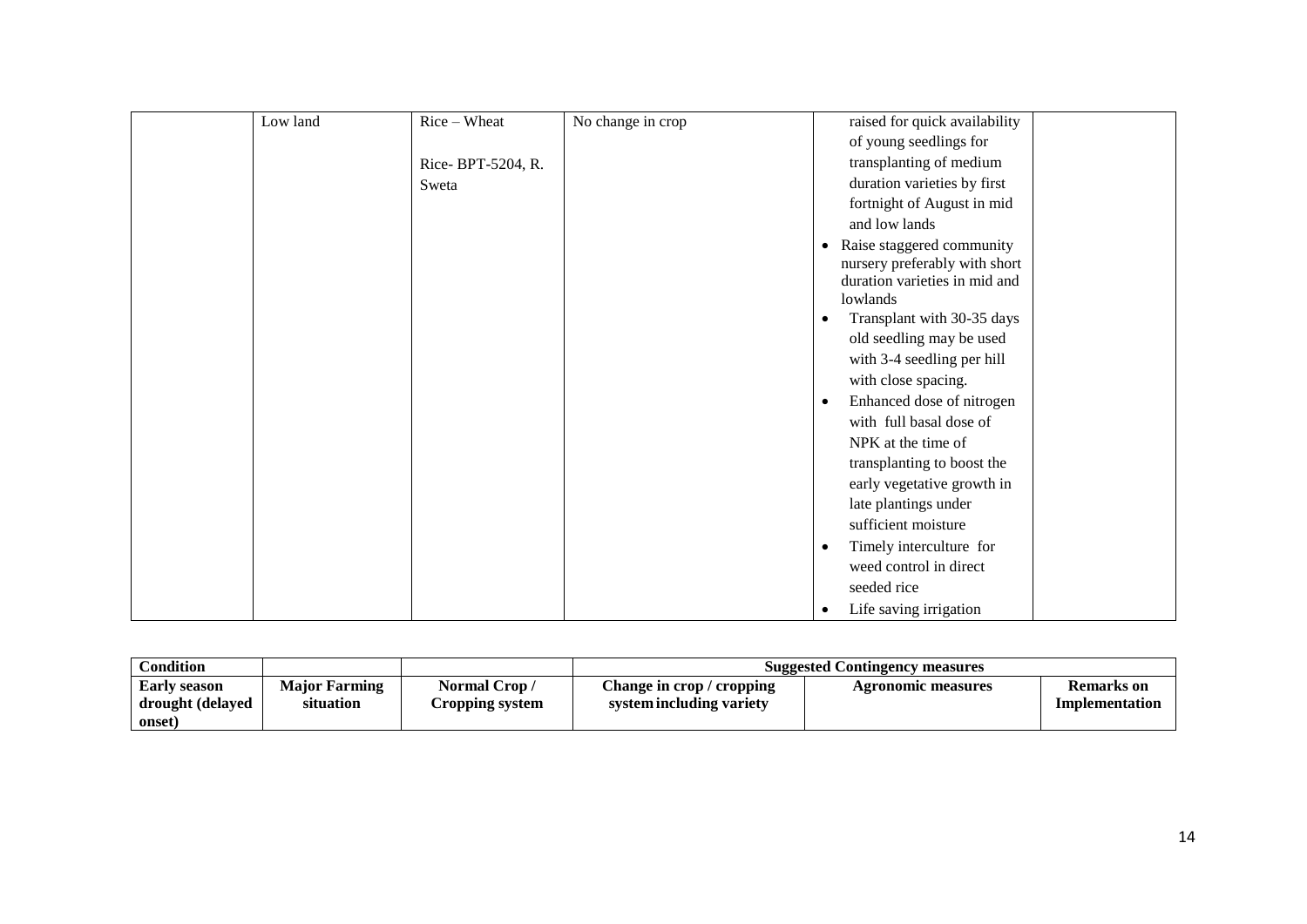| Delay by 6 weeks<br>$4th$ week of July | Upland<br>(Light tex. soil)<br>Scarce rainfall<br>shallow red soils<br>scarce rainfall<br>shallow red soils | Rice/<br>Pigeonpea-Greengram<br>Pigeonpea-Pusa-9<br>Narendra Arhar-I<br>Greengram - SML668,<br>Samarat | <b>Blackgram-</b> Wheat<br>Blackgram-T-9, Navin, Pant<br>Urd-30,19                                                                                                   |                                                                                                                                                                                                                                                                                                                                                                                                                                                      |  |
|----------------------------------------|-------------------------------------------------------------------------------------------------------------|--------------------------------------------------------------------------------------------------------|----------------------------------------------------------------------------------------------------------------------------------------------------------------------|------------------------------------------------------------------------------------------------------------------------------------------------------------------------------------------------------------------------------------------------------------------------------------------------------------------------------------------------------------------------------------------------------------------------------------------------------|--|
|                                        | (Medium<br>Textured)<br>Very deep,<br>calcareous fine<br>loamy, loamy<br>surface texture                    | Rice-Wheat<br>Rice - PNR-381, Pusa-<br>834                                                             | Early Rice - Wheat<br>Rice-PNR-381, Pusa -834,<br><b>MTU-1001</b>                                                                                                    | Direct seeding of Rice<br>$\bullet$<br>Application of fertilizers<br>especially phosphorous and<br>potash to be ensured under late<br>transplanted conditions in<br>severely affected districts<br>Life saving irrigation<br>$\bullet$                                                                                                                                                                                                               |  |
|                                        | Medium land                                                                                                 | Rice - Wheat<br>Rice - Rajendra Sweta<br>Rajendra Kasturi                                              | Rice (Short duration)-Wheat<br>Rice-PNR-381, Pusa -834,<br><b>MTU-1001</b><br>Blackgram / Finger millet-Wheat<br>Blackgram - T-9, Navin, Pant<br>Urd-30, Pant Urd-19 | • Mat nursery (dapog method)/<br>Community nursery can be<br>raised for quick availability of<br>seedlings<br>for<br>young<br>transplanting<br>medium<br>of<br>duration varieties<br>first<br>by<br>fortnight of August<br>Direct seedling of Rice<br>Raise staggered community<br>$\bullet$<br>nursery preferably with<br>medium duration varieties in<br>mid and lowlands<br>Enhanced basal dose of NPK to<br>boost the early vegetative<br>growth |  |
|                                        | Low land                                                                                                    | Rice-wheat-green gram<br>(Greengram)                                                                   | <b>Rice (Short Duration)-Wheat</b><br>Rice-Santosh, Rajendra Sweta                                                                                                   | Application of fertilizers<br>$\bullet$<br>especially phosphorous and<br>potash to be ensured under late                                                                                                                                                                                                                                                                                                                                             |  |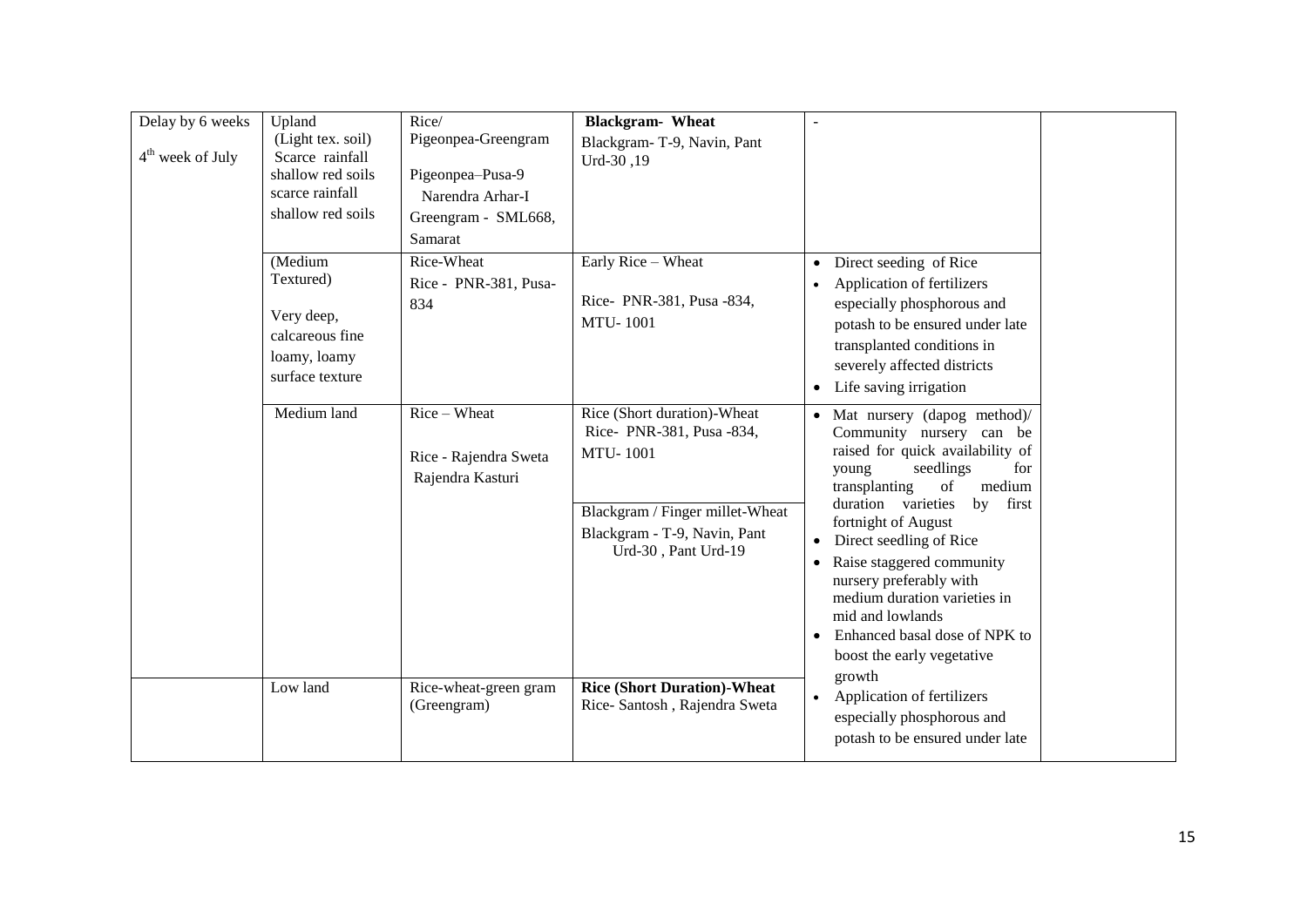|  | <b>Rice-Pulses</b><br>Rice-Santosh, Rajendra Sweta<br>Greengram - SML 668, PDM-44,<br>T-44              | transplanted conditions in<br>severely affected districts<br>Life saving irrigation |  |
|--|---------------------------------------------------------------------------------------------------------|-------------------------------------------------------------------------------------|--|
|  | Blackgram-T-9, Navin, Pant<br>Urd-30, Pant Urd-19                                                       |                                                                                     |  |
|  | <b>Rice Oilseeds</b><br>Rice-Santosh, Rajendra Sweta<br>Oilseeds- 66-197-3, Rajendra<br>Sarson-I, JD -6 |                                                                                     |  |

| <b>Condition</b>                                         |                                                                    |                                        | <b>Suggested Contingency measures</b>                                                                                                                                                                                      |                                                                                                                                                                                                   |                                                           |  |  |
|----------------------------------------------------------|--------------------------------------------------------------------|----------------------------------------|----------------------------------------------------------------------------------------------------------------------------------------------------------------------------------------------------------------------------|---------------------------------------------------------------------------------------------------------------------------------------------------------------------------------------------------|-----------------------------------------------------------|--|--|
| <b>Early season</b><br>drought (delayed<br>onset)        | <b>Major Farming</b><br>situation                                  | Normal Crop/<br><b>Cropping system</b> | Change in crop / cropping<br>system including variety                                                                                                                                                                      | <b>Agronomic measures</b>                                                                                                                                                                         | <b>Remarks</b> on<br>Implementation                       |  |  |
| Delay by 8 weeks<br>2 <sup>nd</sup><br>week of<br>August | Upland<br>(Light tex. soil)<br>Shallow red soils                   | Rice-Wheat                             | Blackgram -Sep. Pigeonpea<br>Blackgram: T-9, Navin, Pant<br>Urd-30, Pant<br>$Urd-19$<br>Pigeonpea - Pusa-9<br><b>Blackgram</b> -Lentil/ Blackgram<br>-Rai /<br>Blackgram - T-9, Navin, Pant<br>$Urd-30$ , Pant<br>$Urd-19$ | • Moisture conservation<br>• Inter cultivation<br>• Sowing of <i>rabi</i> crops such as<br>Wheat, Lentil, Chickpea, Pea,<br>Mustard (Pusa Mahak, RAU<br>TS17), Linseed (Garima) and<br>Vegetables | Seeds from BAU,<br>Sabour, NSC,<br>TDC, BRBN,<br>KVK etc. |  |  |
|                                                          | (Medium Textured)<br>Very deep,<br>calcareous fine<br>loamy, loamy | Rice-Wheat                             | Blackgram - Rabi Maize/<br><b>Blackgram</b> - Late wheat/<br><b>Blackgram</b> -Potato<br>Blackgram: T-9, Navin, Pant<br>Urd-30, Pant urd-19                                                                                |                                                                                                                                                                                                   |                                                           |  |  |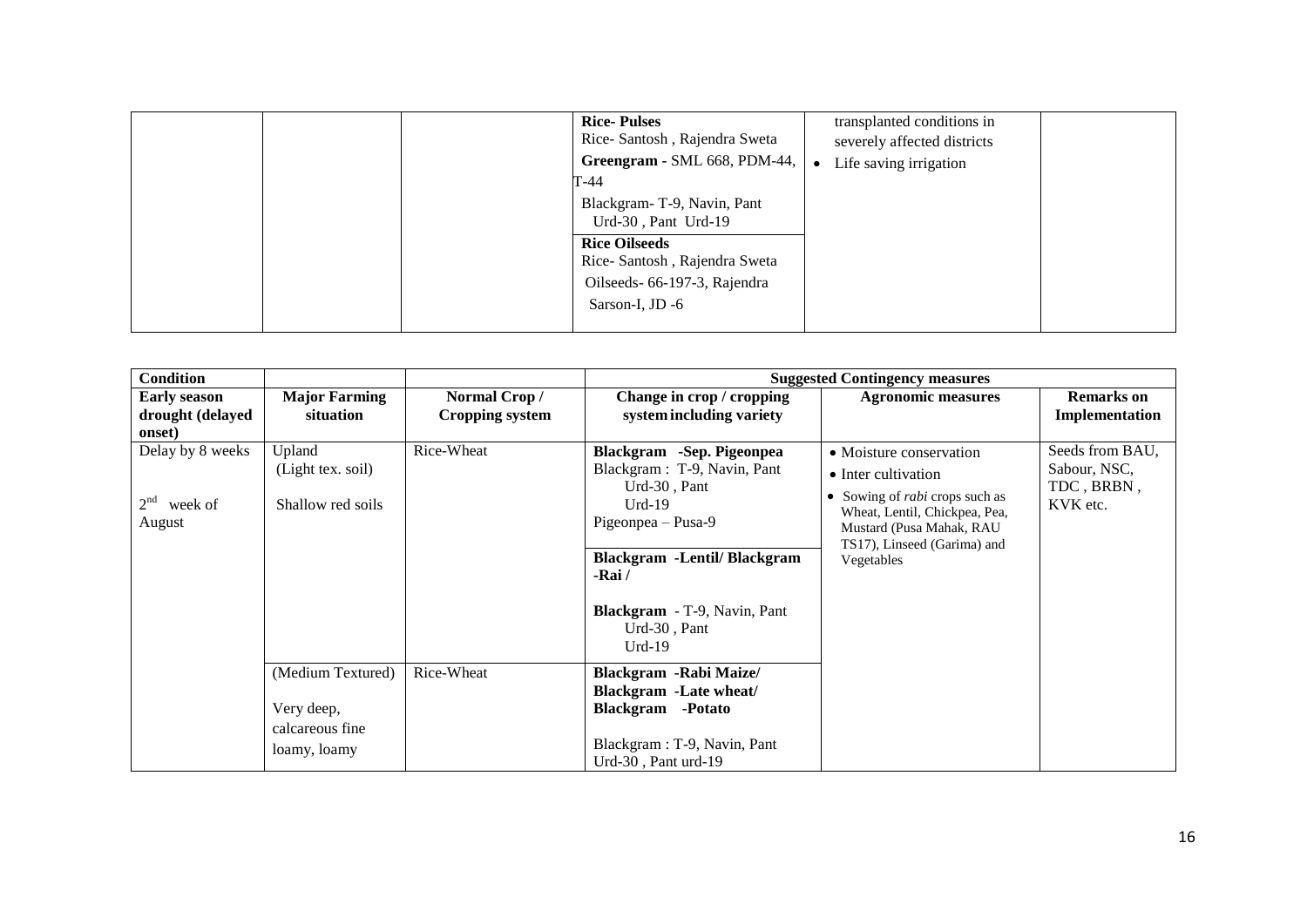| Medium land<br>Rice-Wheat<br><b>Toria-Late Wheat</b><br>• Direct seeding of rice<br>Toria -RAUTS-17- PT-303<br>• Mat nursery (dapog method)/<br>Community nursery can be<br>raised for quick availability<br>Pigeonpea - Greengram<br>September Pigeonpea-<br>of young seedlings for<br>Greengram<br>transplanting of medium<br>duration varieties by first<br>Sept.Pigeonpea-Pusa-9, Sharad<br>fortnight of August<br>Narendra Arhar-I<br>• Use of 20 days old dapog<br>Greengram - Samrat, Pusa Vishal,<br>seedling in rice.<br>SML 668, PDM-44<br>Enhanced basal dose of<br>$\bullet$<br>NPK in rice to boost early<br>vegetative growth<br>Supply of contingency crop<br>seeds of Toria, Maize (QPM<br>varieties, Swann composite-<br>65-70 days; HM-4 hybrid<br>baby corn), Arhar (Bahar,<br>NDA1, Pusa 9), Urd (Navin<br>and T9), Cowpea and<br>Horsegram need to be<br>ensured for taking up of<br>sowing in September in<br>midlands<br>Fodder varieties of Jowar,<br>$\bullet$ |
|-----------------------------------------------------------------------------------------------------------------------------------------------------------------------------------------------------------------------------------------------------------------------------------------------------------------------------------------------------------------------------------------------------------------------------------------------------------------------------------------------------------------------------------------------------------------------------------------------------------------------------------------------------------------------------------------------------------------------------------------------------------------------------------------------------------------------------------------------------------------------------------------------------------------------------------------------------------------------------------------|
|                                                                                                                                                                                                                                                                                                                                                                                                                                                                                                                                                                                                                                                                                                                                                                                                                                                                                                                                                                                         |
|                                                                                                                                                                                                                                                                                                                                                                                                                                                                                                                                                                                                                                                                                                                                                                                                                                                                                                                                                                                         |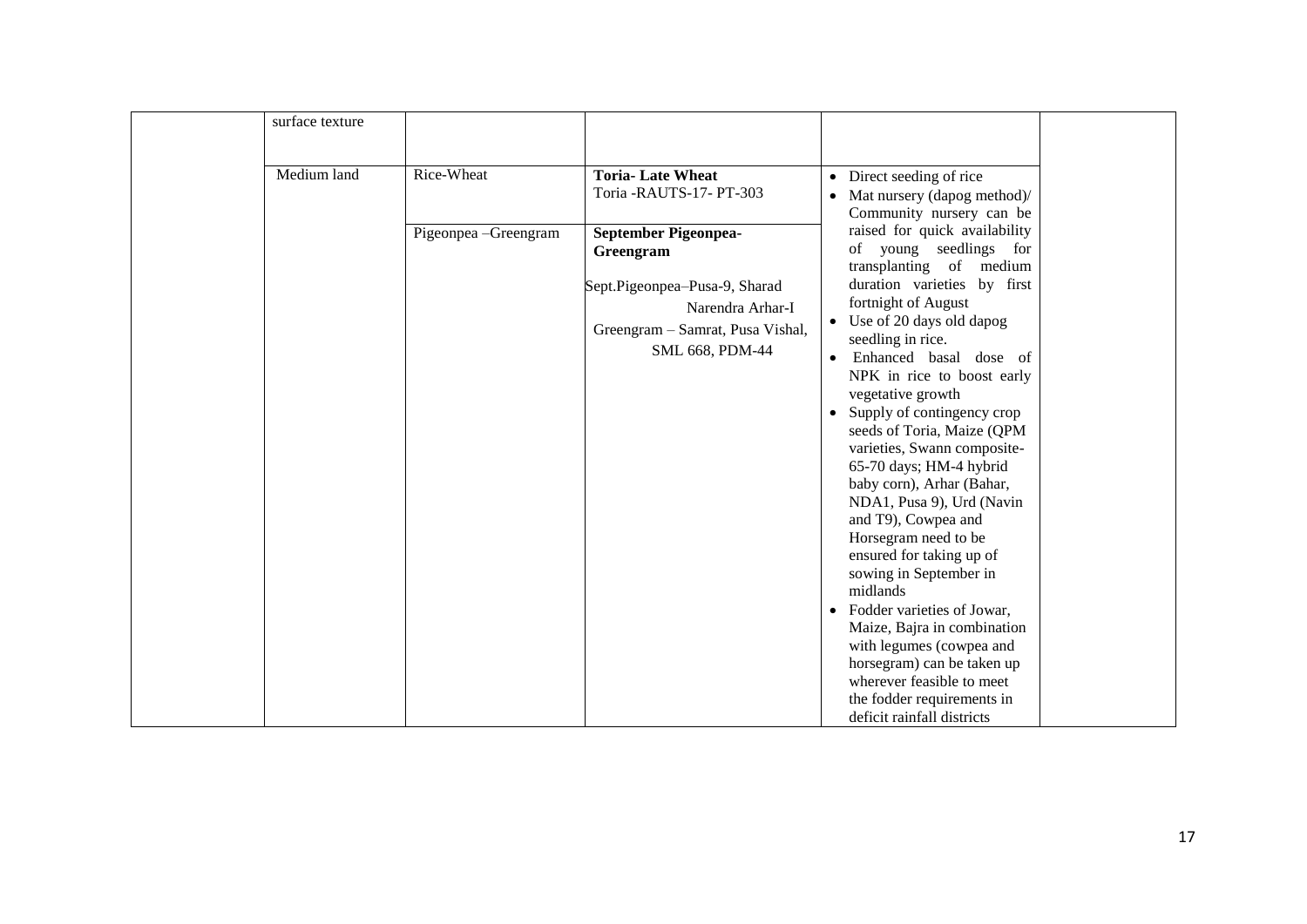| Low land | Rice-Potato | Rice-Potato                       |           |                                                         |  |
|----------|-------------|-----------------------------------|-----------|---------------------------------------------------------|--|
|          |             |                                   | $\bullet$ | Double transplanting of<br>rice (karuhan) can be done   |  |
|          |             | Rice- Santosh, Rajendra Sweta     |           | with $30 + 45$ days old                                 |  |
|          |             |                                   |           | seedlings of long duration                              |  |
|          |             | Potato - PJ376, Rajendra Aloo-    |           | or photosensitive varieties                             |  |
|          |             | 1,2,3, Kufri Jyoti, Kufri Pokhara |           | up to $30th$ August with                                |  |
|          |             |                                   |           | close planting (40-45 hills                             |  |
|          |             | <b>Rice-wheat</b>                 |           | per square meter)                                       |  |
|          |             | Rice-Santosh, Rajendra Sweta      | $\bullet$ | Application<br>of organic                               |  |
|          |             |                                   |           | manure and vermi compost                                |  |
|          |             |                                   |           | initially for Rice and other                            |  |
|          |             |                                   |           | crops.                                                  |  |
|          |             |                                   | $\bullet$ | Sowing of rabi crops such                               |  |
|          |             |                                   |           | as Wheat, Lentil, Chickpea,                             |  |
|          |             |                                   |           | Pea, Mustard (Pusa Mahak,                               |  |
|          |             |                                   |           | TS17),<br>RAU<br>Linseed                                |  |
|          |             |                                   |           | (Garima) and Vegetables                                 |  |
|          |             |                                   |           | can be taken up on time for                             |  |
|          |             |                                   |           | maximizing productivity                                 |  |
|          |             |                                   |           | from lowlands with support                              |  |
|          |             |                                   |           | from the government for                                 |  |
|          |             |                                   |           | timely supply of inputs and<br>in a way rabi production |  |
|          |             |                                   |           | would compensate<br>the                                 |  |
|          |             |                                   |           | production loss during                                  |  |
|          |             |                                   |           | kharif.                                                 |  |
|          |             |                                   | $\bullet$ | Fodder varieties of Jowar,                              |  |
|          |             |                                   |           | Maize,<br>Bajra<br>in                                   |  |
|          |             |                                   |           | combination with legumes                                |  |
|          |             |                                   |           | (cowpea and horsegram)                                  |  |
|          |             |                                   |           | can be taken up wherever                                |  |
|          |             |                                   |           | feasible to meet the fodder                             |  |
|          |             |                                   |           | requirements<br>in deficit                              |  |
|          |             |                                   |           | rainfall districts                                      |  |
|          | Rice-wheat  | Sept. Pigeonpea                   | $\bullet$ | Normal practices for                                    |  |
|          |             |                                   |           | Pigeonpea                                               |  |
|          |             | Pigeonpea - Pusa-9                |           |                                                         |  |
|          |             | Narendra Arhar-I                  |           |                                                         |  |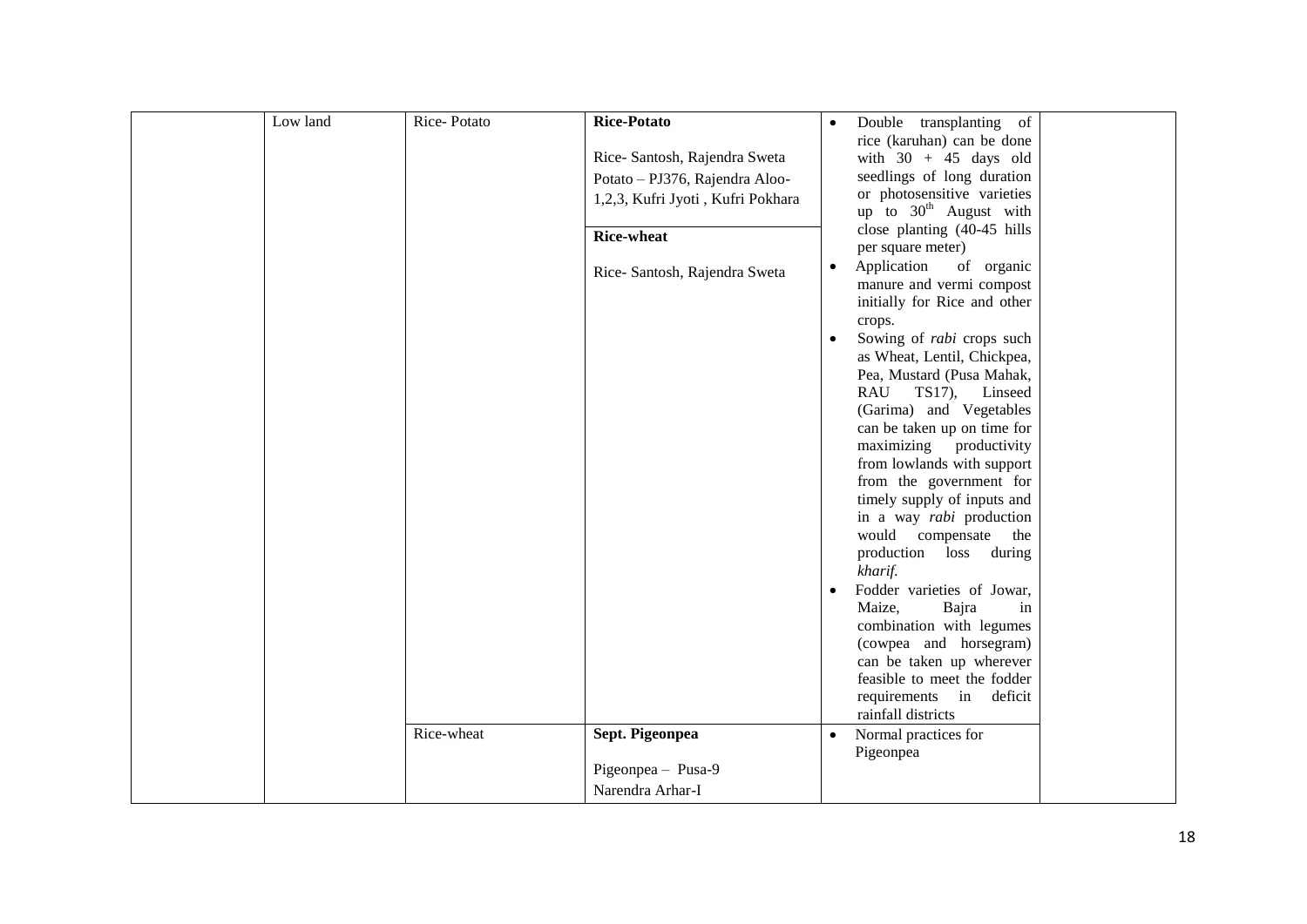| <b>Condition</b>         |                      |                                    | <b>Suggested Contingency measures</b> |                            |                   |  |
|--------------------------|----------------------|------------------------------------|---------------------------------------|----------------------------|-------------------|--|
| Early season             | <b>Major Farming</b> | <b>Normal Crop/cropping system</b> | Crop management                       | Soil nutrient & moisture   | <b>Remarks</b> on |  |
| drought (Normal          | situation            |                                    |                                       | conservation measures      | Implementation    |  |
| onset)                   |                      |                                    |                                       |                            |                   |  |
| Normal onset             | Upland               | Rice-Wheat                         | Gap filling of existing               | Inter culture<br>$\bullet$ |                   |  |
| followed by 15-20        |                      |                                    | crop                                  | Mulching                   |                   |  |
| days dry spell after     | Light to medium      | Rice-PNR-381, Pusa-834,            | <b>Thinning</b>                       | Conservation tillage       |                   |  |
| sowing leading to        | textured soil        | $MTU - 1001$                       | Life saving irrigation                |                            |                   |  |
| poor<br>germination/crop |                      |                                    |                                       |                            |                   |  |
| stand etc.               |                      |                                    |                                       |                            |                   |  |
|                          | Medium land          | Rice-wheat                         | Gap filling<br>$\bullet$              |                            |                   |  |
|                          |                      | $Rice - R$ . Sweta, Santosh,       | Life saving irrigation                |                            |                   |  |
|                          |                      | R. Kasturi, BPT-5204,              |                                       |                            |                   |  |
|                          |                      |                                    |                                       |                            |                   |  |
|                          |                      | Pigeonpea                          | Pre sowing irrigation<br>$\bullet$    |                            |                   |  |
|                          |                      |                                    | Adopt higher seed rate                |                            |                   |  |
|                          |                      | Pigeonpea – Bahar, Pusa-9          | Gap filling<br>$\bullet$              |                            |                   |  |
|                          |                      | Narendra Arhar-I                   |                                       |                            |                   |  |
|                          | Low land             | Rice-wheat-green gram              | Life saving irrigation<br>$\bullet$   |                            |                   |  |
|                          |                      |                                    | Gap filling through<br>$\bullet$      |                            |                   |  |
|                          |                      | Rice-Santosh,                      | Dapog nursery                         |                            |                   |  |
|                          |                      | Rajendra Kasturi                   |                                       |                            |                   |  |
|                          |                      | Rajendra Sweta                     |                                       |                            |                   |  |

| <b>Condition</b>    |                      |                                    |                              | <b>Suggested Contingency measures</b> |                   |
|---------------------|----------------------|------------------------------------|------------------------------|---------------------------------------|-------------------|
| Mid season          | <b>Major Farming</b> | <b>Normal Crop/cropping system</b> | Crop management              | Soil nutrient & moisture              | <b>Remarks</b> on |
| drought (long dry   | situation            |                                    |                              | conservation measures                 | Implementa        |
| spell, consecutive  |                      |                                    |                              |                                       | tion              |
| 2 weeks rainless    |                      |                                    |                              |                                       |                   |
| $(>2.5$ mm) period) |                      |                                    |                              |                                       |                   |
| At vegetative stage | Upland               | Rice-Potato                        | Gap filling of existing crop | Inter culturing                       |                   |
|                     |                      | Rice-Wheat                         | Postpone top dressing        | Mulching                              |                   |
|                     | Light to medium      |                                    |                              | Foliar application of                 |                   |
|                     | textured soil        | Rice- PNR -381, Pusa-834, MTU      |                              |                                       |                   |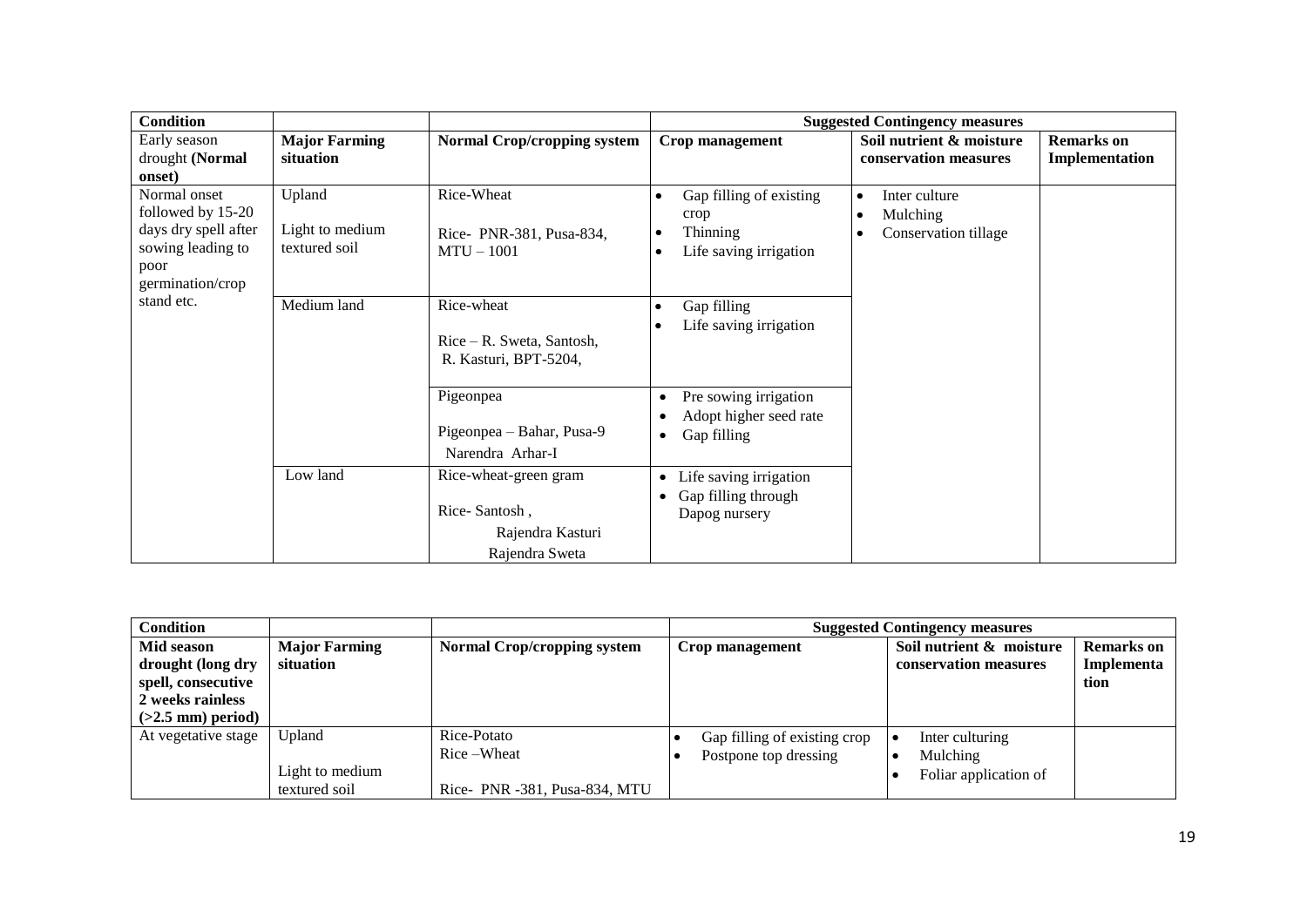|             | 1001,<br>$\overline{\phantom{0}}$<br>Potato – PJ376, Rajendra<br>Aloo-1,2,3, Kufri<br>Jyoti<br>Wheat-HD-2733, PBW-443,<br>HD-2824 |                                                                 | pray $(1\%)$ MOP on the<br>crops<br>Conservation tillage<br>Life saving irrigation |  |
|-------------|-----------------------------------------------------------------------------------------------------------------------------------|-----------------------------------------------------------------|------------------------------------------------------------------------------------|--|
|             | Pigeonpea (Arhar)<br>Pigeonpea – Bahar, Pusa-9<br>Narendra Arhar-I                                                                |                                                                 |                                                                                    |  |
| Medium land | Rice-Wheat-Cowpea<br>Rice- - Rajendra Bhagawati,<br>Rajendra Suwasni, R. Sweta                                                    | Gap filling of existing crop<br>Postponement of top<br>dressing |                                                                                    |  |

| <b>Condition</b>                          |                                   |                                                                                                                                                                                             | <b>Suggested Contingency measures</b>                                                                                                                                                     |                                                                                                            |                                                               |  |
|-------------------------------------------|-----------------------------------|---------------------------------------------------------------------------------------------------------------------------------------------------------------------------------------------|-------------------------------------------------------------------------------------------------------------------------------------------------------------------------------------------|------------------------------------------------------------------------------------------------------------|---------------------------------------------------------------|--|
| Mid season<br>drought (long<br>dry spell) | <b>Major Farming</b><br>situation | <b>Normal Crop/cropping system</b>                                                                                                                                                          | Crop management                                                                                                                                                                           | Soil nutrient & moisture<br>conservation measures                                                          | <b>Remarks</b> on<br>Implementa<br>tion                       |  |
| At flowering/<br>fruiting stage           | Up land<br>Medium land            | Rice-Wheat<br>Vegetables – Wheat<br>Rice-PNR -381, Pusa-834, MTU -<br>1001<br>Rice-wheat<br>Rice-R. Sweta, Santosh,<br>R. Kasturi, BPT-5204,<br>Wheat- HD-2733, PBW-343,<br>HP-1731, HD-282 | Postponement of top<br>dressing of nutrients<br>Life saving irrigation<br>$\bullet$                                                                                                       | Interculture<br>Foliar application of 2% MOP<br>Mulching<br>Conservation tillage<br>Life saving irrigation | $\bullet$<br>$\bullet$<br>$\bullet$<br>$\bullet$<br>$\bullet$ |  |
|                                           |                                   | Pigeonpea(Arhar)<br>Var Narendra Arhar-1                                                                                                                                                    | If rice crop withers $\&$ gets<br>$\bullet$<br>damaged plan for<br>Blackgram/Sesame-Wheat<br>should be followed<br>Postponement of top<br>dressing of nutrients<br>Life saving irrigation |                                                                                                            |                                                               |  |
|                                           | Low land                          | Rice-wheat-Cucurbits                                                                                                                                                                        | Postponement of top<br>٠                                                                                                                                                                  |                                                                                                            |                                                               |  |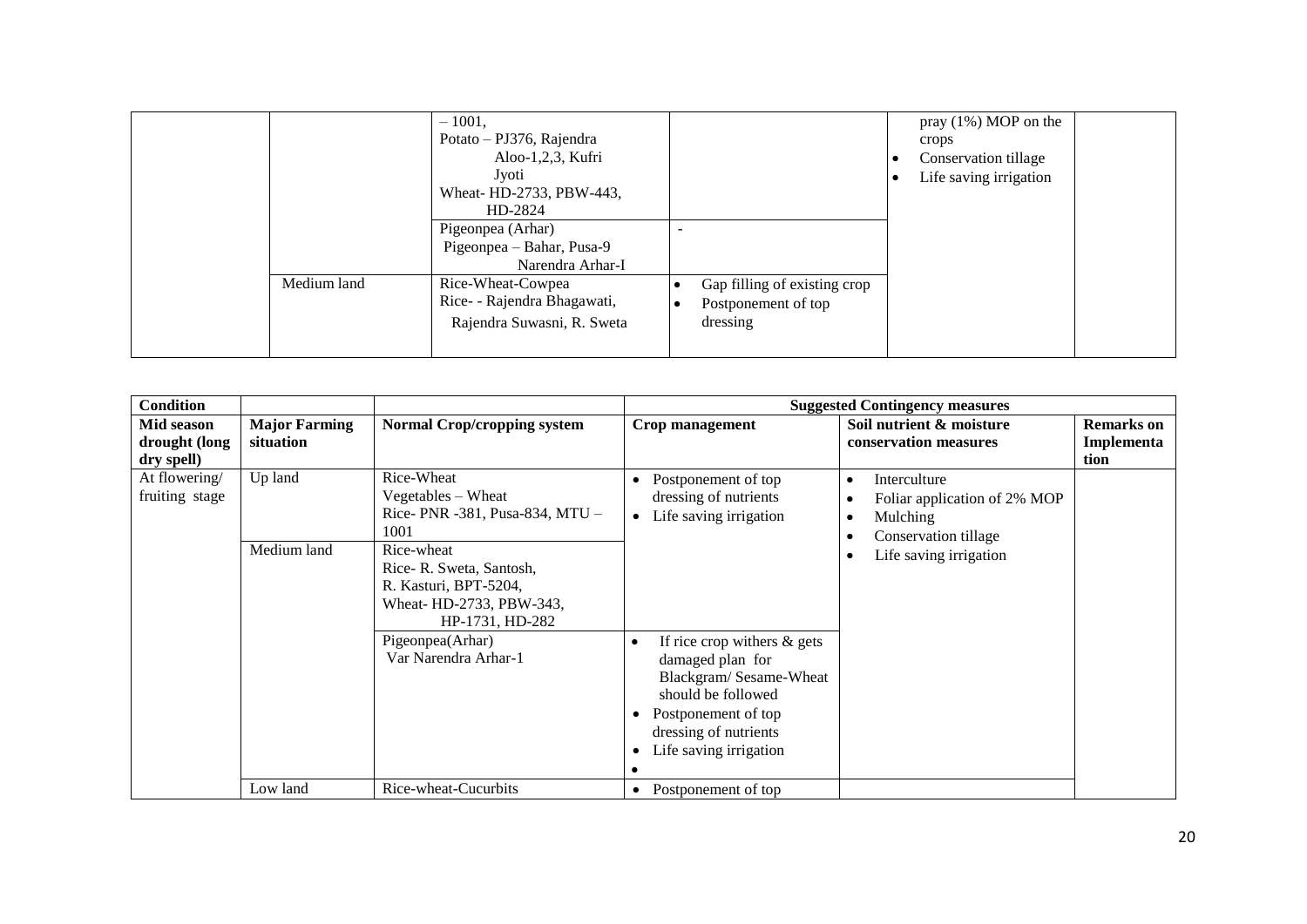| Rice-MTU-7029<br>Santosh. | dressing of nutrients  |  |
|---------------------------|------------------------|--|
| Rajendra Kasturi          | Life saving irrigation |  |
| Rajendra Sweta            |                        |  |

| <b>Condition</b>                    |                                            |                                                                                                                                             | <b>Suggested Contingency measures</b>                                                         |                                                                                                                                                    |                                                           |  |  |
|-------------------------------------|--------------------------------------------|---------------------------------------------------------------------------------------------------------------------------------------------|-----------------------------------------------------------------------------------------------|----------------------------------------------------------------------------------------------------------------------------------------------------|-----------------------------------------------------------|--|--|
| <b>Terminal</b><br>drought          | <b>Major Farming</b><br>situation          | <b>Normal Crop/cropping system</b>                                                                                                          | Crop management                                                                               | <b>Rabi Crop planning</b>                                                                                                                          | <b>Remarks</b> on<br>Implementation                       |  |  |
| (Early<br>withdrawal of<br>monsoon) |                                            |                                                                                                                                             |                                                                                               |                                                                                                                                                    |                                                           |  |  |
|                                     | Upland<br>Light to medium<br>textured soil | Rice-Wheat<br>Rice- PNR -381, Pusa-834, MTU<br>$-1001$                                                                                      | • Foliar application of $2\%$<br><b>MOP</b><br>$\bullet$ Mulching<br>• Life saving irrigation | • Open the furrow during<br>evening and left furrow open<br>overnight and plank in the<br>next morning before sunrise<br>for growing of early rabi | Seeds from BAU,<br>Sabour, NSC,<br>TDC, BRBN,<br>KVK etc. |  |  |
|                                     | Medium land                                | Maize-wheat<br>Maize - Shaktiman-1,2,3,4,<br>Suwan, Ganga-11, Deoki, Pusa<br>early hybrid Maka-3<br>Pigeonpea<br>Var. Narendra Arhar-1, P-9 |                                                                                               | crops like wheat, Rabi<br>Maize/Pulses /Oilseeds/<br>Vegetables                                                                                    |                                                           |  |  |
|                                     | Low land                                   | Rice-wheat-greengram<br>Rice-Rajendra Mahsuri<br>Rajendra Sweta                                                                             |                                                                                               |                                                                                                                                                    |                                                           |  |  |

### **2.1.2 Drought - Irrigated situation**

### **Note: Bhojpur district is having 60% of its area under canal irrigation, so please write some measures for 2.1.2**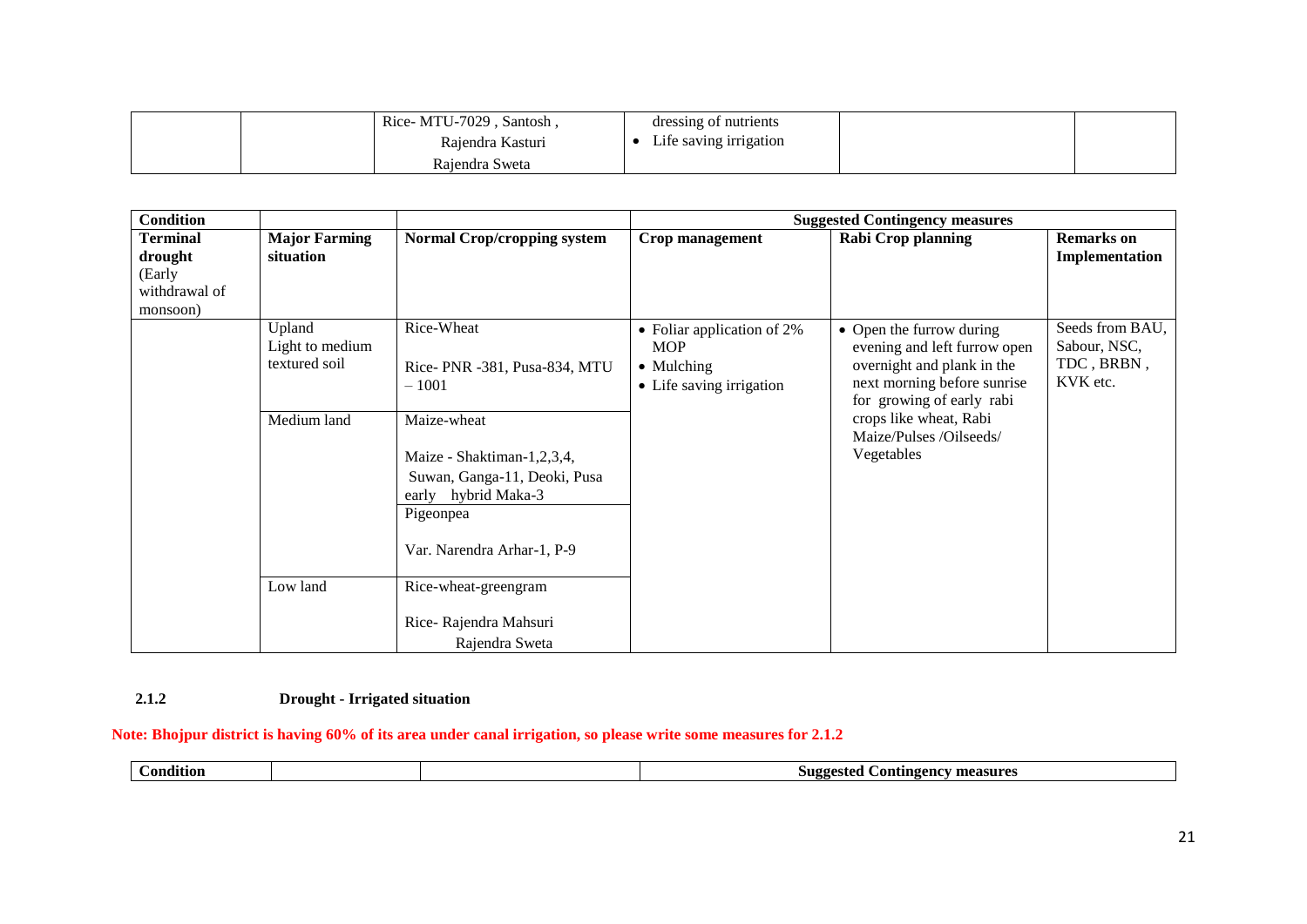|                     | <b>Major Farming</b> | <b>Normal Crop/cropping system</b> | Change in crop/cropping                    | <b>Agronomic measures</b>   | <b>Remarks</b> on |
|---------------------|----------------------|------------------------------------|--------------------------------------------|-----------------------------|-------------------|
|                     | situation            |                                    | system                                     |                             | Implementation    |
| Delayed release of  | $Rice-Wheat$         | Not applicable                     | Direct seeding of short duration           | Bunding should be done      | Seeds from BAU,   |
| water in canals due | Rice – Maize         |                                    | rice varieties like Sahabhagi,             | to store the water in field | Sabour, NSC, TDC  |
| to low rainfall     |                      |                                    | Richarya, Turanta, Prabhat,                | use 3-4 seedlings/hill.     | , BRBN, KVK etc.  |
|                     |                      |                                    | NDR-97, and Pusa 834 can be                |                             |                   |
|                     |                      |                                    | done upto 15 Aug. under low                |                             |                   |
|                     |                      |                                    | land re-transplanting                      |                             |                   |
|                     |                      |                                    | (Kharuhan) of medium and long              |                             |                   |
|                     |                      |                                    | duration rice varieties like               |                             |                   |
|                     |                      |                                    | Swarna Sub-1, Rajendra                     |                             |                   |
|                     |                      |                                    | Mansuri, Sambha Sub-1, (BPT                |                             |                   |
|                     |                      |                                    | 5204), Kasturi, Sudha, Vaidehi             |                             |                   |
|                     |                      |                                    | and Swarna could be done upto              |                             |                   |
|                     |                      |                                    | 30 Aug.                                    |                             |                   |
| Limited release of  |                      |                                    | Direct seeding of short duration           | Seedling should be done     |                   |
| water in canals due |                      |                                    | rice varieties in medium land. In          | in rows 90 cm apart.        |                   |
| to low rainfall     |                      |                                    | upland grow urd-bean var. T <sub>9</sub> , |                             |                   |
|                     |                      |                                    | Pant U-61 and Pant U-19,                   |                             |                   |
|                     |                      |                                    | Sesamum var. Krishna and                   |                             |                   |
|                     |                      |                                    | Maize var. Suwan, Deoki,                   |                             |                   |
|                     |                      |                                    | Shaktiman 1 and 2.                         |                             |                   |
| Non release of      |                      |                                    | Direct seeding of short duration           | Seedling should be done     |                   |
| water in canals     |                      |                                    | rice varieties like Sahabhagi,             | 30 cm apart.                |                   |
| under delayed       |                      |                                    | Richarya, Turanta, Prabhat,                |                             |                   |
| onset of monsoon    |                      |                                    | NDR-97 and Pusa-834 can be                 |                             |                   |
| in catchment        |                      |                                    | done upto 15 Aug. in medium                |                             |                   |
|                     |                      |                                    | land. In upland-grow maize,                |                             |                   |
|                     |                      |                                    | sesamum and urdbean crops.                 |                             |                   |

| <b>Condition</b> |                      |                             | <b>Suggested Contingency measures</b> |                           |                   |
|------------------|----------------------|-----------------------------|---------------------------------------|---------------------------|-------------------|
|                  | <b>Major Farming</b> | <b>Normal Crop/cropping</b> | Change in crop/cropping system        | <b>Agronomic measures</b> | <b>Remarks</b> on |
|                  | situation            | system                      |                                       |                           | Implementation    |
| Insufficient     | Upland & Medium      | Rice-Wheat/Oilseeds/        | Short duration of Rice-Wheat          | Dapog nursery for rice    | Seeds from BAU,   |
| groundwater      | land                 | Pulses/Rabi maize           |                                       | Direct seedling of rice   | Sabour, NSC,      |
| recharge due to  |                      |                             | Rice- PNR -381, Pusa-834, MTU         | Life saving irrigation    | TDC, BRBN.        |
| low rainfall     |                      |                             | $-1001$ .                             |                           | KVK etc.          |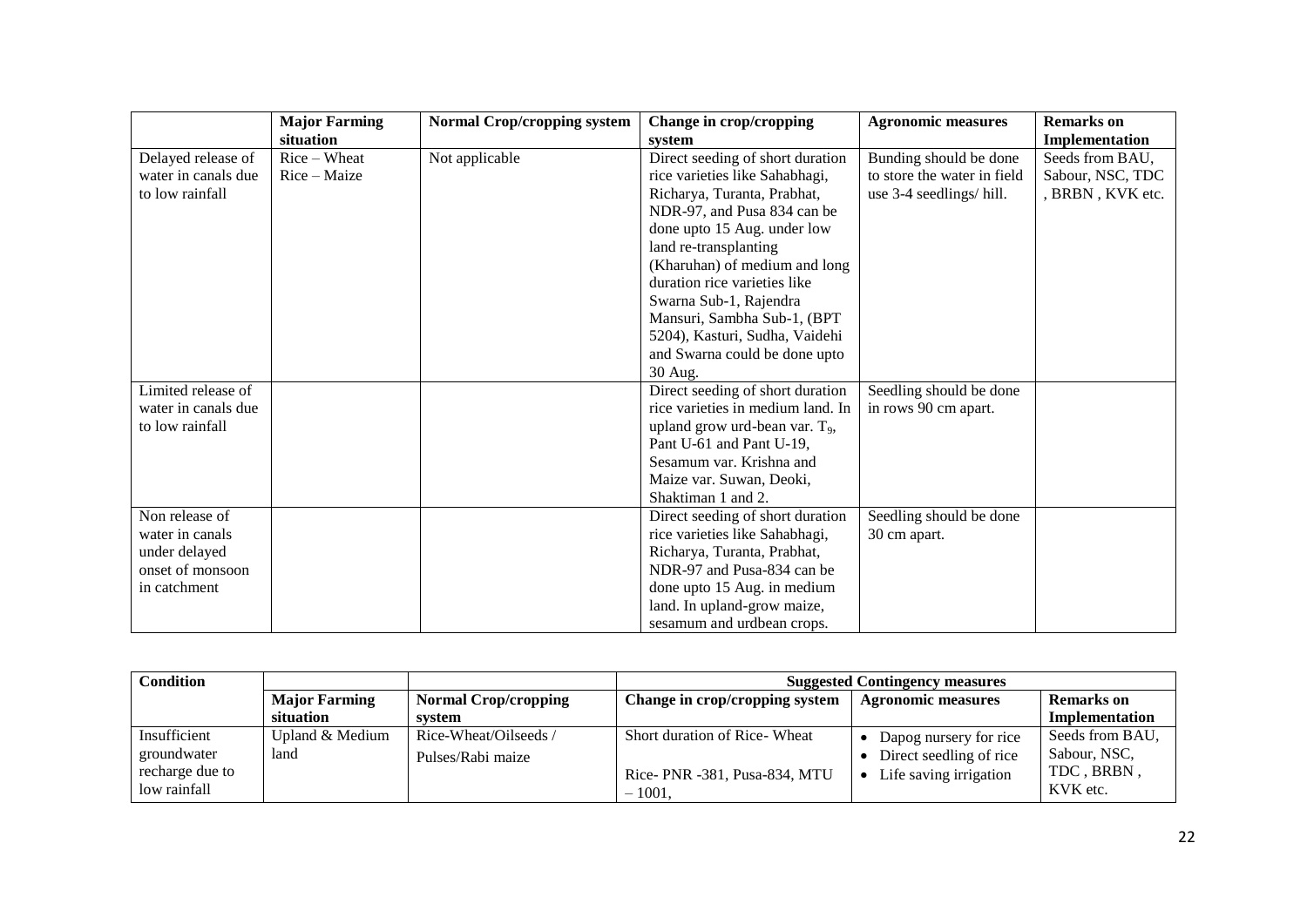| <b>Condition</b> |                      |                             | <b>Suggested Contingency measures</b> |                                           |                   |  |
|------------------|----------------------|-----------------------------|---------------------------------------|-------------------------------------------|-------------------|--|
|                  | <b>Major Farming</b> | <b>Normal Crop/cropping</b> | Change in crop/cropping system        | <b>Agronomic measures</b>                 | <b>Remarks</b> on |  |
|                  | situation            | system                      |                                       |                                           | Implementation    |  |
|                  | Low land             | Rice-Wheat/Oilseeds         | <b>Short duration Rice-</b>           | Mulching                                  |                   |  |
|                  |                      | Pulses                      | Wheat/Lentil/Mustard/Linseed          | Application of organic<br>٠<br>manure and |                   |  |
|                  |                      |                             | Rice- Santosh , Rajendra Suwasni,     | vermicompost                              |                   |  |
|                  |                      |                             | Rajendra Sweta                        |                                           |                   |  |

 **2.2 Unusual rains (untimely, unseasonal etc)** (for both rainfed and irrigated situations)

| <b>Condition</b>                                                        | <b>Suggested contingency measure</b>                                                                                                     |                                                                                       |                                                                                                                                        |                        |  |
|-------------------------------------------------------------------------|------------------------------------------------------------------------------------------------------------------------------------------|---------------------------------------------------------------------------------------|----------------------------------------------------------------------------------------------------------------------------------------|------------------------|--|
| Continuous high rainfall in<br>a short span leading to<br>water logging | <b>Vegetative stage</b>                                                                                                                  | <b>Flowering stage</b>                                                                | Crop maturity stage                                                                                                                    | Post harvest           |  |
| Rice                                                                    | • Drainage management<br>• Retransplanting through dapog<br>nursery if needed<br>$\bullet$ Gap filling<br>• Resowing through drum seeder | Drainage management<br>Subsequently crop if<br>totally damaged i.e. Toria             | Drainage management<br>$\bullet$<br>Subsequent crop if<br>$\bullet$<br>totally damaged<br>Harvest at<br>٠<br>physiological maturity    | Storage at safer place |  |
| Maize                                                                   | • Drainage management<br>• Gap filling<br>• Resowing, if completely damaged                                                              | Drainage management<br>Alternative maize or<br>other rabi crop if totally<br>damaged  | Drainage management<br>$\bullet$<br>Subsequent if totally<br>$\bullet$<br>damaged<br>Harvest at<br>$\bullet$<br>physiological maturity | Storage at safer place |  |
| Pigeonpea                                                               | • Drainage management<br>• September sowing if Khrif<br>pigeonpea is completely damaged<br>• Gap filling if needed                       | • Drainage management<br>• Alternative maize or other<br>rabi crop if totally damaged | Drainage management<br>$\bullet$<br>Subsequent if totally<br>$\bullet$<br>damaged<br>Harvest at<br>$\bullet$<br>physiological maturity | Storage at safer place |  |
| Vegetables                                                              | • Resowing, if required<br>• Replanting                                                                                                  | • Drainage management                                                                 | • Drainage management                                                                                                                  | Storage at safer place |  |
| Horticulture                                                            |                                                                                                                                          |                                                                                       |                                                                                                                                        |                        |  |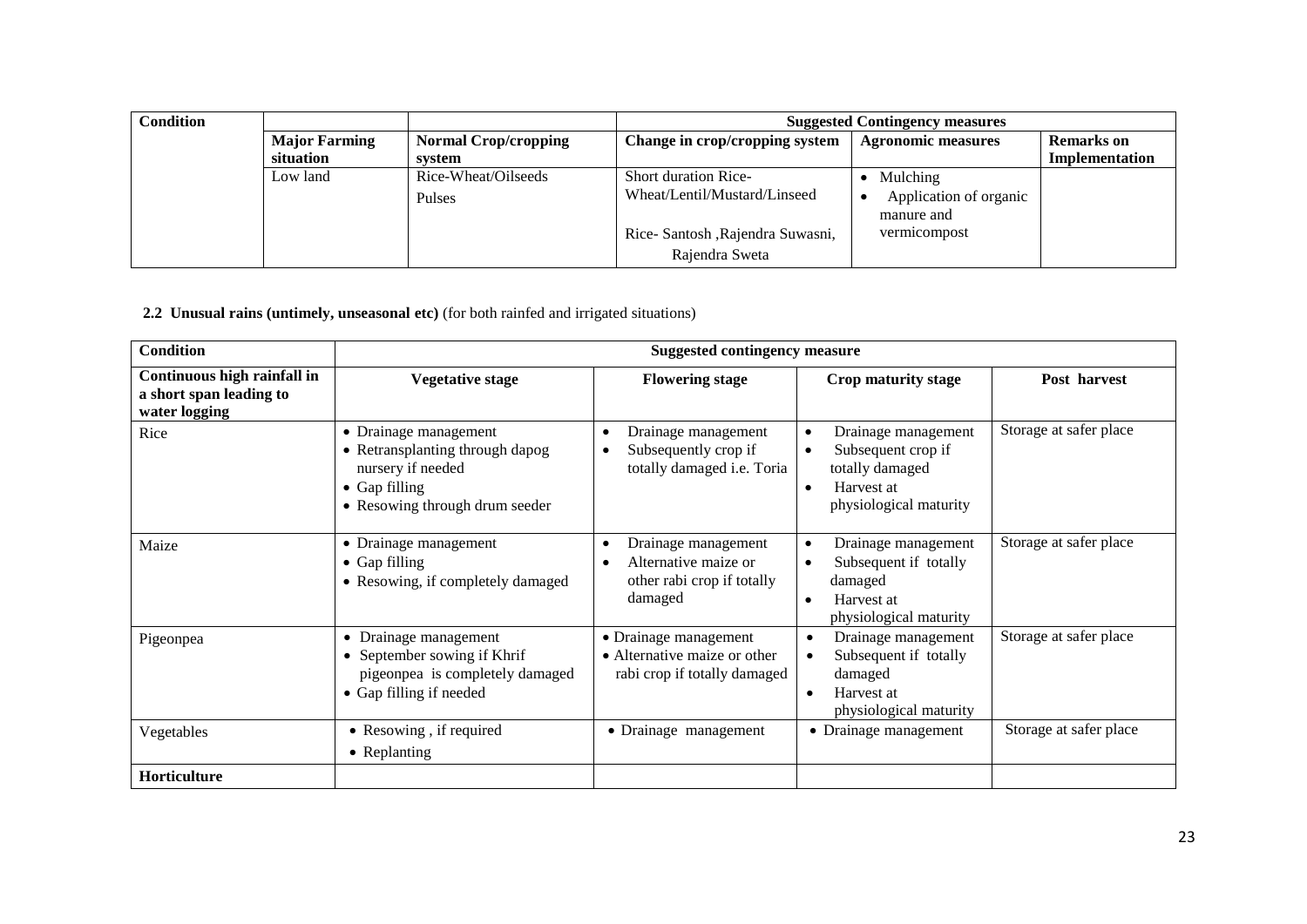| Mango/ Guava | • Drainage management<br>• Replanting if completely damaged<br>$\bullet$ Gap filling                                                                                                        | • Drainage management                                                                                                                    | Drenching with copper<br>$\bullet$<br>fungicides<br>Drainage management<br>$\bullet$<br>Harvesting at proper<br>maturity |                                   |
|--------------|---------------------------------------------------------------------------------------------------------------------------------------------------------------------------------------------|------------------------------------------------------------------------------------------------------------------------------------------|--------------------------------------------------------------------------------------------------------------------------|-----------------------------------|
|              | Heavy rainfall with high speed winds in a short span <sup>2</sup>                                                                                                                           |                                                                                                                                          |                                                                                                                          |                                   |
| Rice         | Drainage management<br>Replanting if completely<br>damaged<br>Gap filling if needed                                                                                                         | • Drainage management<br>• Subsequent crop if totally<br>damaged i.e. Toria                                                              | Drainage management<br>$\bullet$<br>Subsequent crop if<br>totally damaged                                                | Storage at safer place            |
| Maize        | • Re sowing If completely damaged<br>• Gap filling if needed<br>• Drainage management                                                                                                       | • Drainage management<br>• Alternative maize or other<br>crop if totally damaged                                                         | Drainage management<br>$\bullet$<br>Subsequent crop if<br>$\bullet$<br>totally damaged                                   | Storage at safer place            |
| Pigeonpea    | • Re sowing If completely damaged<br>• Gap filling if needed<br>• Drainage management                                                                                                       | • Drainage management<br>• Alternative crop if totally<br>damaged                                                                        | • Drainage management<br>• Alternative crop if totally<br>damaged                                                        | Storage at safer place            |
| vegetable    | • Drainage management<br>Gap filling                                                                                                                                                        | • Drainage management                                                                                                                    | • Drainage management<br>• Drenching with copper<br>fungicide                                                            |                                   |
| Horticulture |                                                                                                                                                                                             |                                                                                                                                          |                                                                                                                          |                                   |
| Mango        | • Drainage management<br>• Replanting if substantially damaged                                                                                                                              | • Drainage management<br>• Drenching with copper<br>fungicides                                                                           | • Drainage management<br>• Harvest at proper time                                                                        |                                   |
| Guava        | • Drainage management<br>• Replanting if substantially damaged                                                                                                                              | • Drainage management<br>• Drenching with copper<br>fungicides                                                                           | • Drainage management<br>• Harvest at proper time                                                                        |                                   |
|              | Outbreak of pests and diseases due to unseasonal rains                                                                                                                                      |                                                                                                                                          |                                                                                                                          |                                   |
| Rice         | Seedling treatment with granular<br>❖<br>insecticide - Cartap<br>hydrochloride<br>or phorate 10G or carbofuran 3G.<br>Maintain shallow water in nursery<br>beds<br>Providing good drainage. | Use copper fungicides<br>$\bullet$<br>against Bacterial leaf<br>blight.<br>Split application of N<br>$\bullet$<br>fertilizer (3-4 times) | Harvest at<br>❖<br>physiological maturity                                                                                | Proper drying and safe<br>storage |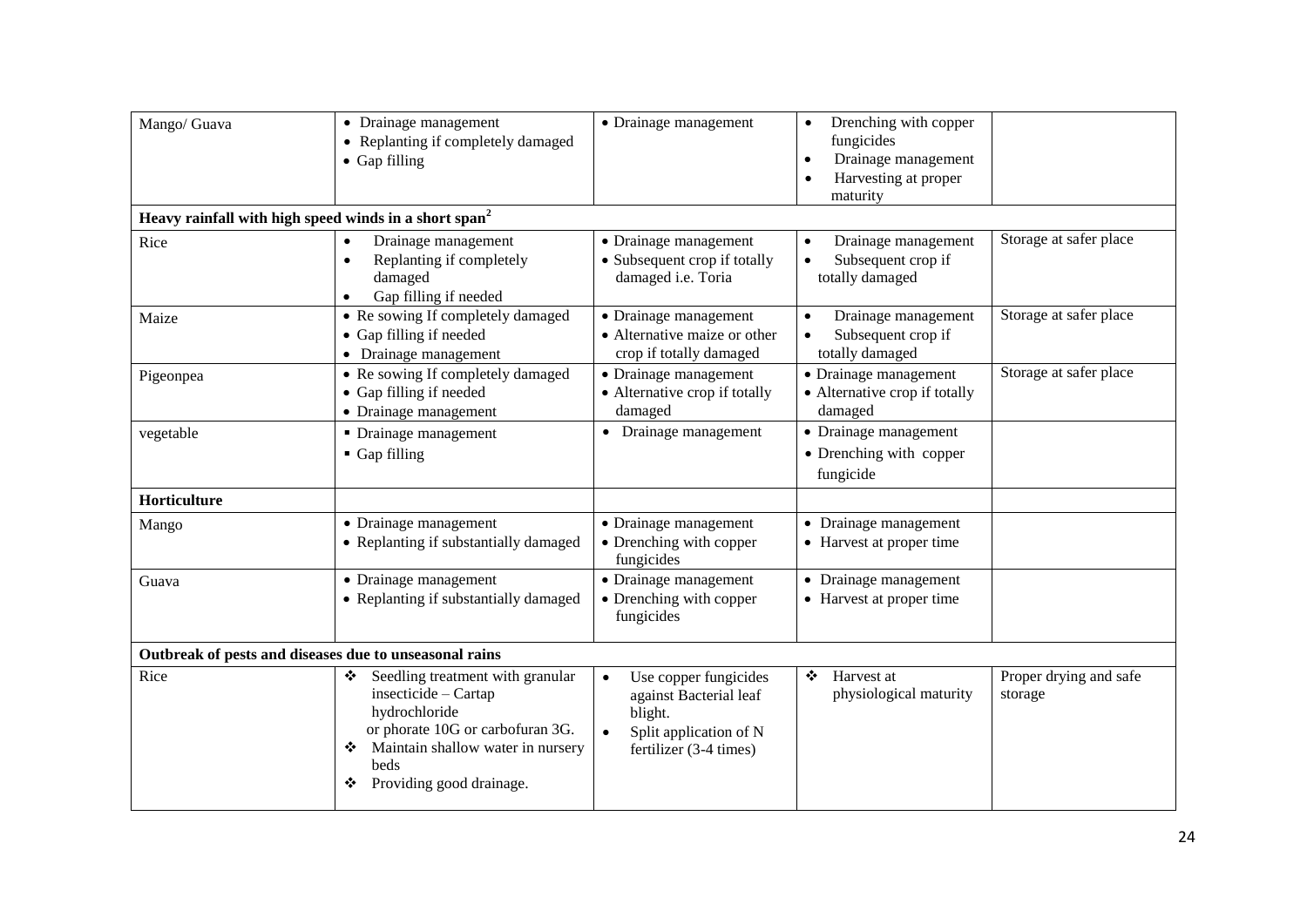| Maize        | Drainage, and yellowing mainly<br>❖<br>due to nitrogen deficiency apply<br>N split doses<br>❖ Application<br>of<br>granular<br>insecticides viz. Carbofuran 3g. in<br>whorl of maize                                                                                                                                                                                                                                                                                                                                                              | Foliar<br>blight control<br>❖<br>Mancozeb<br>$\omega$<br>through<br>2.5g/l<br><sub>or</sub><br>Zineb/ Maneb @ $2.5-4$ g/lit<br>of water (2-4 applications at<br>8-10 days interval)                                                                                                                                                                            | Cob harvesting from<br>❖<br>standing crop<br>Harvest at<br>$\bullet$<br>physiological maturity                                                                                                                                                                                                                                                                                                                                                                 | Storage in safe places<br>like farmer<br>warehouse/tent<br>covering of produce<br><b>Ensure 10-12%</b><br>❖<br>moisture in grains<br>before storage<br>❖ Proper dying                                                                                                                                                                                   |
|--------------|---------------------------------------------------------------------------------------------------------------------------------------------------------------------------------------------------------------------------------------------------------------------------------------------------------------------------------------------------------------------------------------------------------------------------------------------------------------------------------------------------------------------------------------------------|----------------------------------------------------------------------------------------------------------------------------------------------------------------------------------------------------------------------------------------------------------------------------------------------------------------------------------------------------------------|----------------------------------------------------------------------------------------------------------------------------------------------------------------------------------------------------------------------------------------------------------------------------------------------------------------------------------------------------------------------------------------------------------------------------------------------------------------|---------------------------------------------------------------------------------------------------------------------------------------------------------------------------------------------------------------------------------------------------------------------------------------------------------------------------------------------------------|
| Pigeonpea    | ❖ Provide drainage<br>Seed treatment with 1 g<br>❖<br>carbendizim +2g thiram/kg seed.                                                                                                                                                                                                                                                                                                                                                                                                                                                             | Provide drainage                                                                                                                                                                                                                                                                                                                                               | Provide drainage                                                                                                                                                                                                                                                                                                                                                                                                                                               | Proper dying<br>❖<br>Storage at safe<br>place and<br>transportation                                                                                                                                                                                                                                                                                     |
| Horticulture |                                                                                                                                                                                                                                                                                                                                                                                                                                                                                                                                                   |                                                                                                                                                                                                                                                                                                                                                                |                                                                                                                                                                                                                                                                                                                                                                                                                                                                |                                                                                                                                                                                                                                                                                                                                                         |
| Vegetables   | • Drainage management                                                                                                                                                                                                                                                                                                                                                                                                                                                                                                                             | • Drainage management                                                                                                                                                                                                                                                                                                                                          | • Drainage management                                                                                                                                                                                                                                                                                                                                                                                                                                          |                                                                                                                                                                                                                                                                                                                                                         |
| Mango        | Anthracnose:-<br>The foliar infection can be controlled<br>by spraying of copper oxychloride<br>$(0.3\%)$<br>Use bio control agent viz<br>Streptosporangium pseudovulgare<br><b>Bacterial canker:</b><br>Regular inspection of orchards,<br>sanitation and seedling certification<br>are<br>recommended as preventive measures.<br>Mango stones for raising seedlings<br>(root stock) should always be taken<br>from<br>healthy fruits.<br>Use of wind-breaks helps in reducing<br>brushing/wounding and thus reduces<br>the chance of infection. | Anthracnose:-<br>Apply Carbendazim/<br>Thiophanate methyl (1g/lit)<br>to control of Anthracnose.<br>Blossom infection can be<br>controlled effectively by<br>spraying of Bavistin $(0.1\%)$<br>at 15 days interval.<br><b>Mango powdery mildew:</b><br>Spray wettable sulphur $(0.2\%)$<br>& calixin or karathane (0.1%<br>) during second week of<br>December | <b>Mango powdery mildew:</b><br>Prune diseased leaves and<br>malformed panicles<br>harbouring the pathogen to<br>reduce primary inoculum<br>load.<br>Spray wettable sulphur<br>$(0.2\%)$ when panicles are 3-<br>4" in size<br>Spray dinocap $(0.1\%) 15-20$<br>days after first spray.<br>Spray tridemorph (0.1%)<br>15-20 days after second<br>spray.<br>Spraying at full bloom<br>needs to be avoided.<br><b>Mango bacterial canker:</b><br>Three sprays of | Harvest at proper time<br>Anthracnose:-<br>Pre-harvest sprays of<br>hexaconazole (0.01%) or<br>Carbendazim (0.1%) at 15<br>days interval should be<br>done in such a way that<br>the last spray falls 15 days<br>prior to harvest.<br>Diseased leaves, twigs,<br>and fruits, should be<br>collected<br>and burnt to avoid the<br>spread for next season |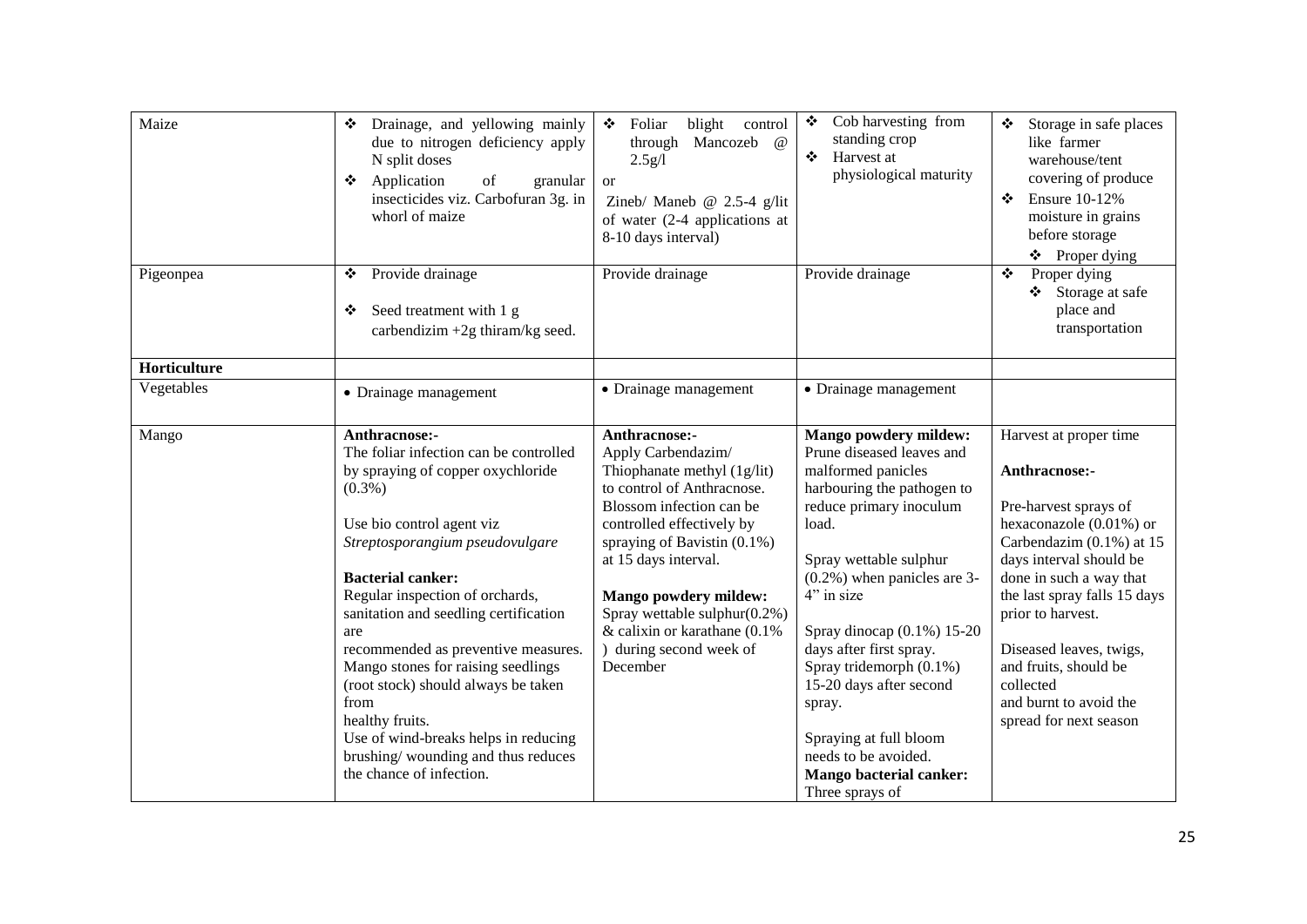|        |                                       |                                  | Streptocycline (200 ppm) at<br>10 days intervals reduce<br>fruit<br>infection.                                        |                             |
|--------|---------------------------------------|----------------------------------|-----------------------------------------------------------------------------------------------------------------------|-----------------------------|
|        |                                       |                                  | In severe infection, spraying<br>of Streptocycline (300 ppm)<br>or copper oxychloride<br>$(0.3\%)$ is more effective. |                             |
| Litchi | <b>Fruit Fly:</b>                     | <b>Fruit Fly:</b>                | Harvest at proper time                                                                                                | <b>Fruit Fly:</b>           |
|        | Monitor adult fruit flies emrgence by | First Spray delta menthrin       |                                                                                                                       | Collect all fallen infested |
|        | using methyl eugenol or sex           | $0.0025\%$ plus molasses $0.1\%$ |                                                                                                                       | fruits and put in a drum    |
|        | pheromone traps.                      | . after 10-12 days spray         |                                                                                                                       | covered with fine wire      |
|        |                                       | fenthion $0.05%$ + molasses      |                                                                                                                       | mesh.                       |
|        |                                       | 0.1% followed by dimethoate      |                                                                                                                       | Harvest fully matured       |
|        |                                       | $0.045\%$ + molasses 0.1% if     |                                                                                                                       | fruits one week earlier to  |
|        |                                       | required                         |                                                                                                                       | escape egg laying           |
| Guava  |                                       |                                  | Harvest at proper time                                                                                                |                             |

## **2.3 Floods**

| <b>Condition</b>                                            | <b>Suggested contingency measure</b>                                                                     |                                                                                                                                                                 |                                                                                                     |                        |  |
|-------------------------------------------------------------|----------------------------------------------------------------------------------------------------------|-----------------------------------------------------------------------------------------------------------------------------------------------------------------|-----------------------------------------------------------------------------------------------------|------------------------|--|
| Transient water logging/<br>partial inundation <sup>1</sup> | Seedling / nursery stage                                                                                 | <b>Vegetative stage</b>                                                                                                                                         | <b>Reproductive stage</b>                                                                           | At harvest             |  |
| Water logging/Partial<br>inundation                         | Seedling/Nursery stage                                                                                   | Vegetative stage                                                                                                                                                | Reproductive stage                                                                                  | At harvest             |  |
| Rice                                                        | Drainage management<br>Re transplanting<br>through Dapog nursery<br>if completely damaged<br>Gap filling | Drainage management<br>Alternative crops if totally<br>damaged<br>Gap filling<br>40-45 days old seedlings may<br>be used<br>Kharuhan (double)<br>transplanting) | Drainage management<br>Harvest at physiological<br>maturity<br>Lentil as paira crop can be<br>taken | Storage at safer place |  |
| Maize                                                       | Drainage management<br>Re sowing if                                                                      | Drainage management<br>Alternative crops if totally                                                                                                             | Drainage management<br>Harvest at physiological                                                     | Storage at safer place |  |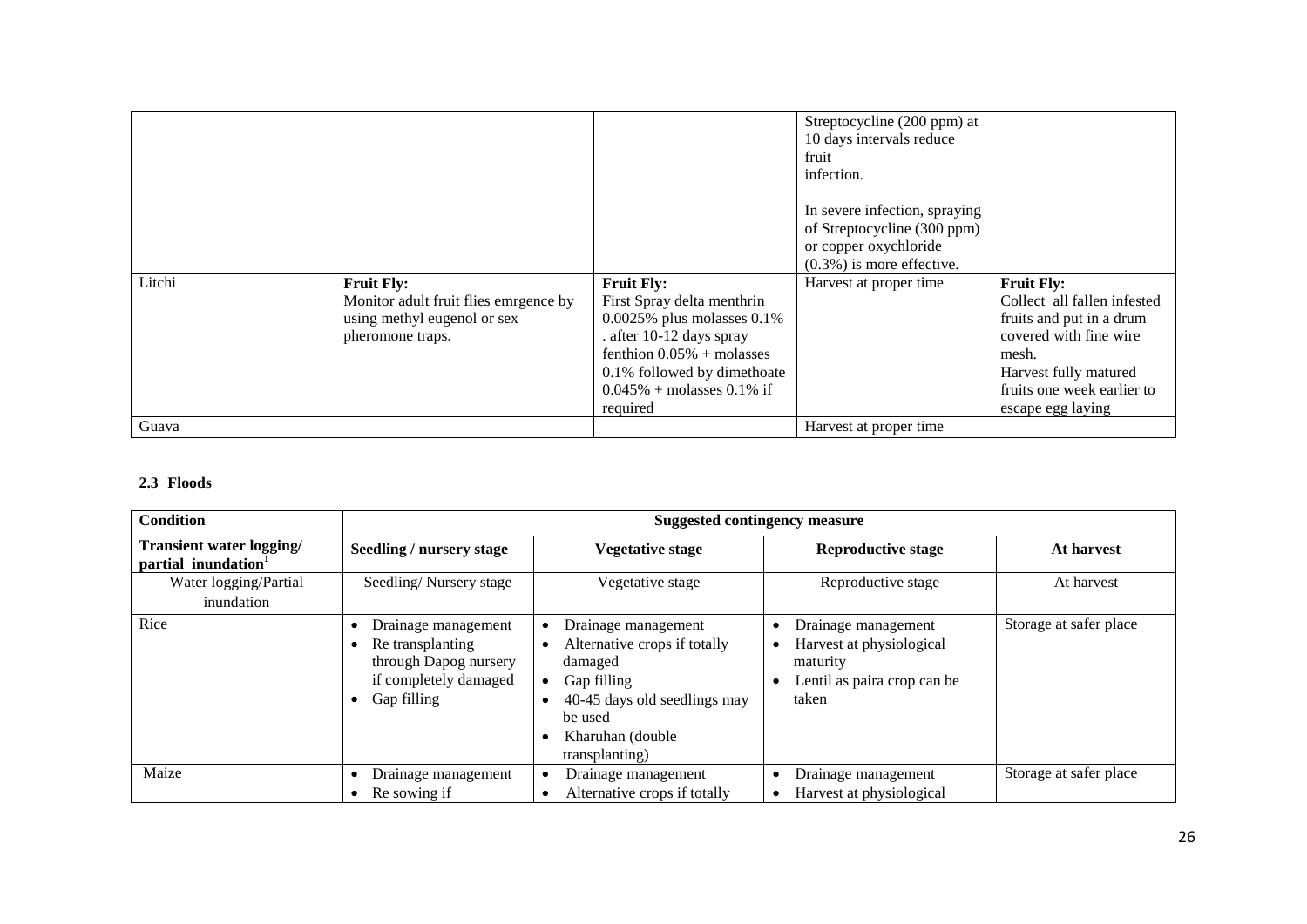|                                                          | substantially damaged<br>Gap filling, if needed                                           | damaged like maize or<br>subsequent crop i.e. Toria                                                                            | maturity                                                                 |                        |
|----------------------------------------------------------|-------------------------------------------------------------------------------------------|--------------------------------------------------------------------------------------------------------------------------------|--------------------------------------------------------------------------|------------------------|
| Pigeonpea                                                | Drainage management<br>Re sowing if<br>substantially damaged<br>Gap filling if needed     | Drainage management<br>Any rabi crop can e taken, if<br>$\bullet$<br>completely damaged                                        | Drainage management<br>Harvest at physiological<br>$\bullet$<br>maturity | Storage at safer place |
| <b>Horticulture</b>                                      |                                                                                           |                                                                                                                                |                                                                          |                        |
| Mango                                                    | Replanting if<br>$\bullet$<br>substantially damaged<br>Gap filling<br>Drainage management | Drenching with copper<br>$\bullet$<br>fungicides<br>Drainage management<br>$\bullet$                                           | Drenching with copper<br>fungicides<br>Drainage management               | Judicious harvesting   |
| Guava                                                    | Replanting if<br>substantially damaged<br>Gap filling<br>$\bullet$<br>Drainage management | Drenching with copper<br>fungicides<br>Drainage management                                                                     | Drenching with copper<br>fungicides<br>Drainage management               | Judicious harvesting   |
| Continuous submergence for more than 2 days <sup>2</sup> |                                                                                           |                                                                                                                                |                                                                          |                        |
| Rice                                                     | Gap filling, if needed<br>Re-sowing if damaged<br>after receding of flood                 | Replanting through Kharuhan<br>(double transplanting) by 3-4<br>seedlings per hill<br>Short duration rice variety<br>$\bullet$ | Toria/Late wheat if completely<br>$\bullet$<br>damaged                   | Storage at safer place |
| Maize                                                    | • Re-sowing if damaged<br>after receding of flood                                         | Resowing or gap filling as the<br>case may be                                                                                  | • Toria/Late wheat if completely<br>damaged                              | Storage at safer place |
| Horticulture                                             |                                                                                           |                                                                                                                                |                                                                          |                        |
| Mango                                                    | Drainage management                                                                       |                                                                                                                                |                                                                          |                        |
| Guava                                                    | Drainage management                                                                       |                                                                                                                                |                                                                          |                        |
| Sea water intrusion <sup>3</sup>                         | <b>Not Applicable</b>                                                                     |                                                                                                                                |                                                                          |                        |

## **2.4 Extreme events: Heat wave / Cold wave/Frost/ Hailstorm /Cyclone**

| <b>Extreme event type</b>     | Suggested contingency measure <sup>r</sup> |                         |                           |            |  |
|-------------------------------|--------------------------------------------|-------------------------|---------------------------|------------|--|
|                               | <b>Seedling / nursery stage</b>            | <b>Vegetative stage</b> | <b>Reproductive stage</b> | At harvest |  |
| <b>Heat Wave</b>              |                                            |                         |                           |            |  |
| Maize,<br>Pigeonpea,<br>Wheat | Life saving irrigation                     | Life saving irrigation  | Life saving irrigation    |            |  |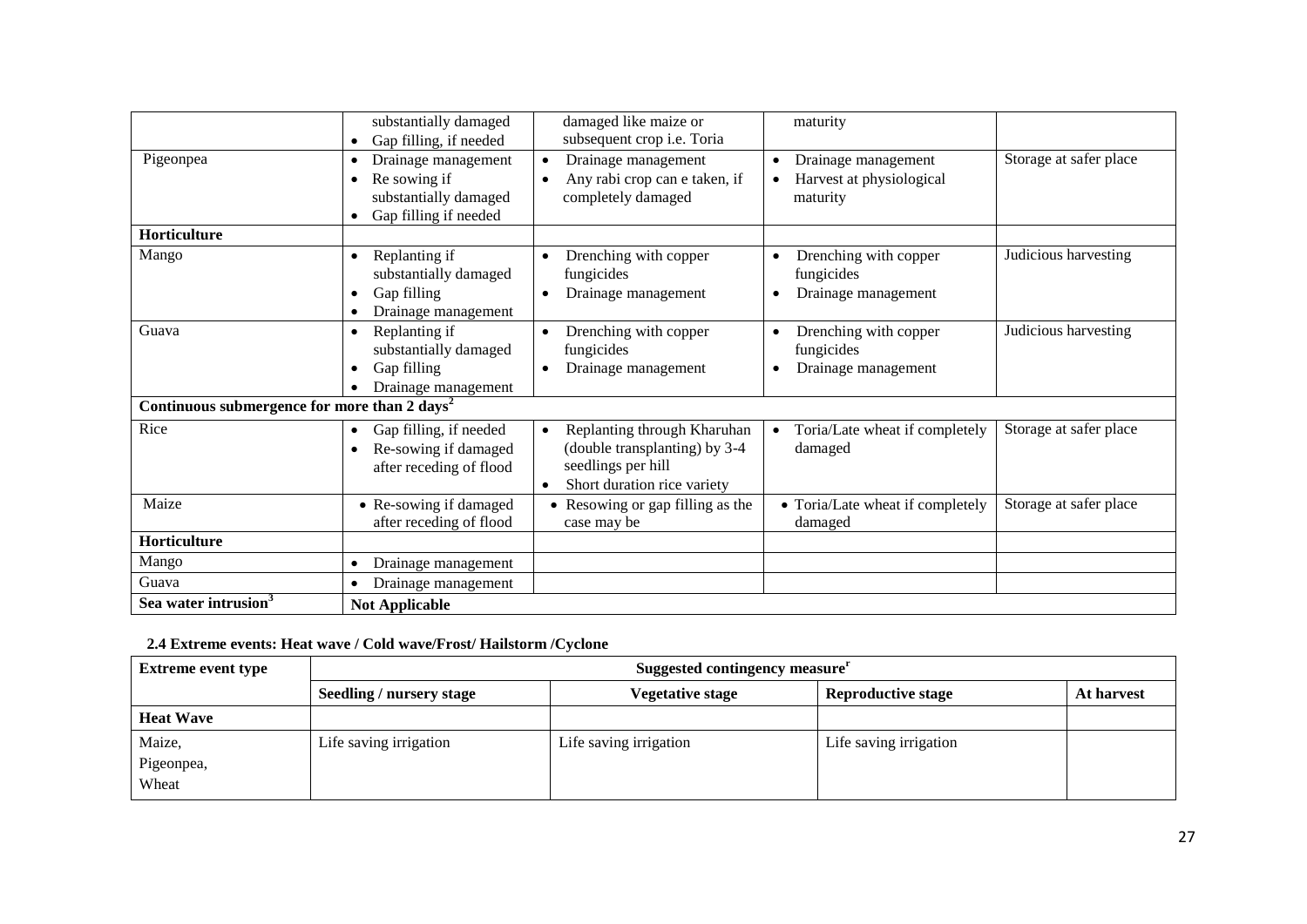| Horticulture    |                          |                            |                          |                          |
|-----------------|--------------------------|----------------------------|--------------------------|--------------------------|
| Mango           | Life saving irrigation   | Life saving irrigation     | Life saving irrigation   |                          |
| Cold wave       | $\overline{\phantom{a}}$ |                            | $\overline{\phantom{a}}$ | $\overline{\phantom{a}}$ |
| Wheat,          | $\overline{\phantom{a}}$ | Light irrigation, Mulching | $\overline{\phantom{a}}$ | $\overline{\phantom{a}}$ |
| Maize,          |                          |                            |                          |                          |
| Mustard,        |                          |                            |                          |                          |
| Potato,         |                          |                            |                          |                          |
| Pulses          |                          |                            |                          |                          |
| Horticulture    |                          |                            |                          |                          |
| Vegetables      | $\blacksquare$           | Light irrigation, Mulching | $\overline{\phantom{a}}$ | $\blacksquare$           |
| Frost           |                          |                            |                          |                          |
| Wheat           |                          | Light irrigation, Mulching |                          |                          |
| Chickpea        |                          |                            |                          |                          |
| Red gram        |                          |                            |                          |                          |
| Lentil          |                          |                            |                          |                          |
| Horticulture    |                          |                            |                          |                          |
| Vegetables      |                          | Light irrigation, Mulching |                          |                          |
| Tomato & Potato |                          | Earth up to 15cm ht.       |                          | Harvest in dry           |
|                 |                          | Light irrigation, Mulching |                          | weather                  |
| Hailstorm       | Not applicable           |                            |                          |                          |
| Cyclone         |                          |                            |                          |                          |

## **2.5 Contingent strategies for Livestock, Poultry & Fisheries**

 **2.5.1 Livestock**

|                | Suggested contingency measures                                       |  |  |  |  |  |
|----------------|----------------------------------------------------------------------|--|--|--|--|--|
|                | During the event<br>Before the event <sup>8</sup><br>After the event |  |  |  |  |  |
| <b>Drought</b> |                                                                      |  |  |  |  |  |
| <b>Floods</b>  |                                                                      |  |  |  |  |  |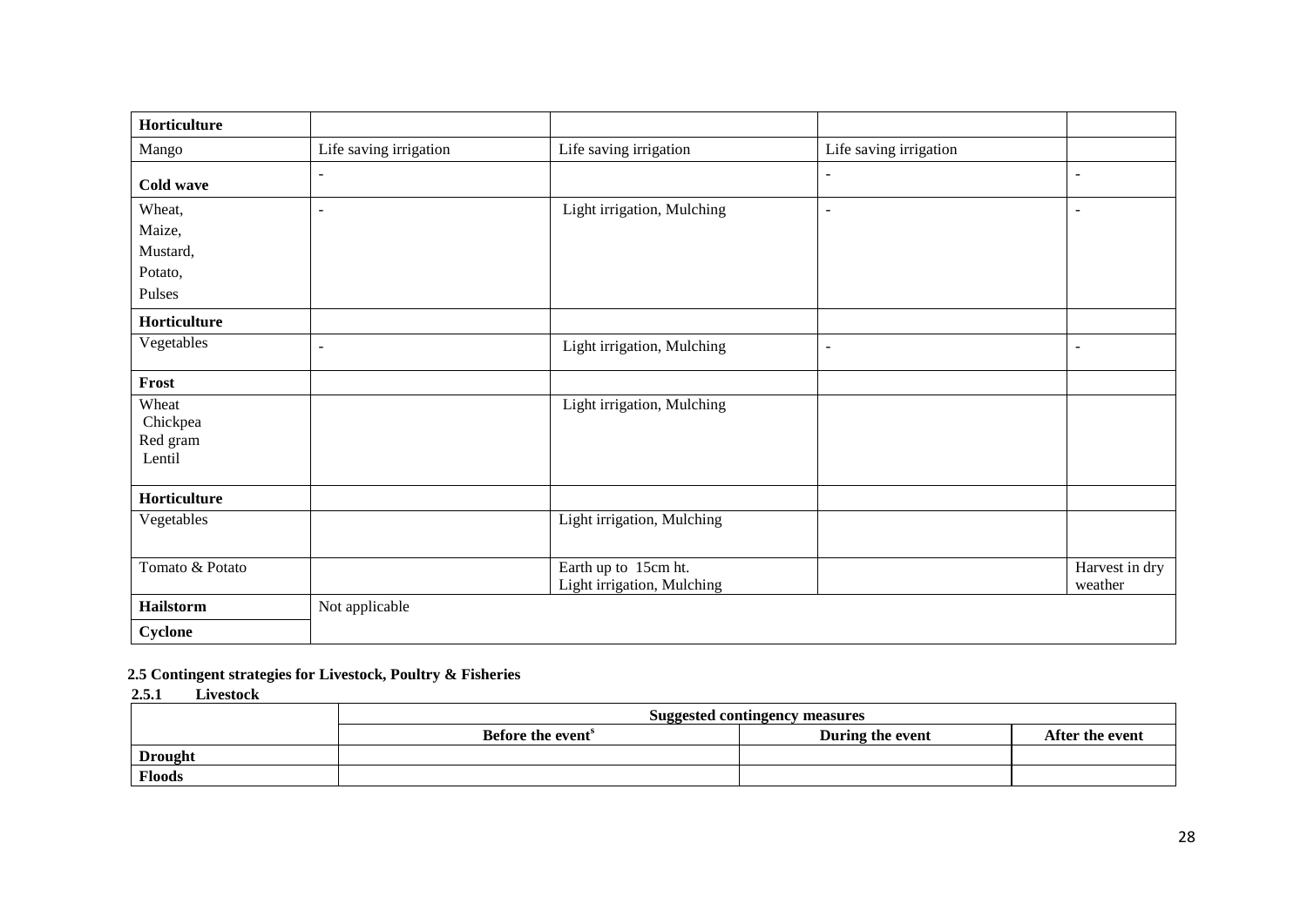| Feed and fodder availability | Cultivation of fodder tree<br>1.<br>2.<br>Storage of Improved Quality Fodder                                                                                                                                                                                                                                                                                                                                                                                                                                                                                                                                                                                                                                                                                                                                                                                                                                                       | Feeding of Complete Feed Block<br>Feeding of Urea-Molasses-<br>Mineral-Block & Fodder                                                                                                                                                                                                                                                   | Production of forage<br>crops<br>1. Balanced feeding                                                                                                                                                                   |
|------------------------------|------------------------------------------------------------------------------------------------------------------------------------------------------------------------------------------------------------------------------------------------------------------------------------------------------------------------------------------------------------------------------------------------------------------------------------------------------------------------------------------------------------------------------------------------------------------------------------------------------------------------------------------------------------------------------------------------------------------------------------------------------------------------------------------------------------------------------------------------------------------------------------------------------------------------------------|-----------------------------------------------------------------------------------------------------------------------------------------------------------------------------------------------------------------------------------------------------------------------------------------------------------------------------------------|------------------------------------------------------------------------------------------------------------------------------------------------------------------------------------------------------------------------|
|                              | 3.<br>Conservation & Storage of<br>Feed & Fodder<br>Hay $&$ Silage: $-$<br>Preserve the fodder in the form of hay from<br>Berseem & other grasses as well as silage from<br>(a) Maize-harvesting at well developed cob.<br>(b) Jowar - at flowering stage.<br>$(c)$ Oat<br>(d) Hybrid Napier $-40-45$ day old.<br>(e) Water hycianth mixing with Rice straw in ratio of<br>4:1 with 70 kg molasses /ton of clean water<br>hycianth.<br>(f) Potato leaves mixing with wheat straw in ratio of<br>7:1 and should be supplemented with 3% molasses.<br>$Hay: -$<br>Berseem/Lucerne and other grasses.<br>Bales of hay and other dry fodder should be<br>stored in dry places at a height of last flood<br>level and covered with asbestos sheet or<br>polythene sheet.<br>4. Development $&$ storage of: $-$<br>(a) Complete Feed Block (CFB)<br>(b) Urea-Molasses-Mineral-Block<br>(U.M.M.B)<br><b>5.</b> Development of Fodder Bank | Feeding of stored<br>Hay/Silage/Improved Quality<br>Fodder<br>Feeding of Tree leaves some of<br>4.<br>which are as follows:<br>Bamboo leaves<br>Neem<br>2.<br>Bargad<br>Peepal<br>Seesam<br>5.<br>Subabul<br>6.<br>Use of unconventional feed stuff:<br>(i)<br>Aquatic Plants – water hycianth<br>(i)<br>Lotus<br>(ii)<br>Aquatic weeds | of Animal<br>supported with<br>little higher<br>concentrate<br>mixture<br>2.<br>Cultivation of<br>fodder Rabi<br>maize if water<br>stagnated upto<br>Nov/December<br>3.<br>Jowar/Cowpea<br>Maize in<br>4.<br>September |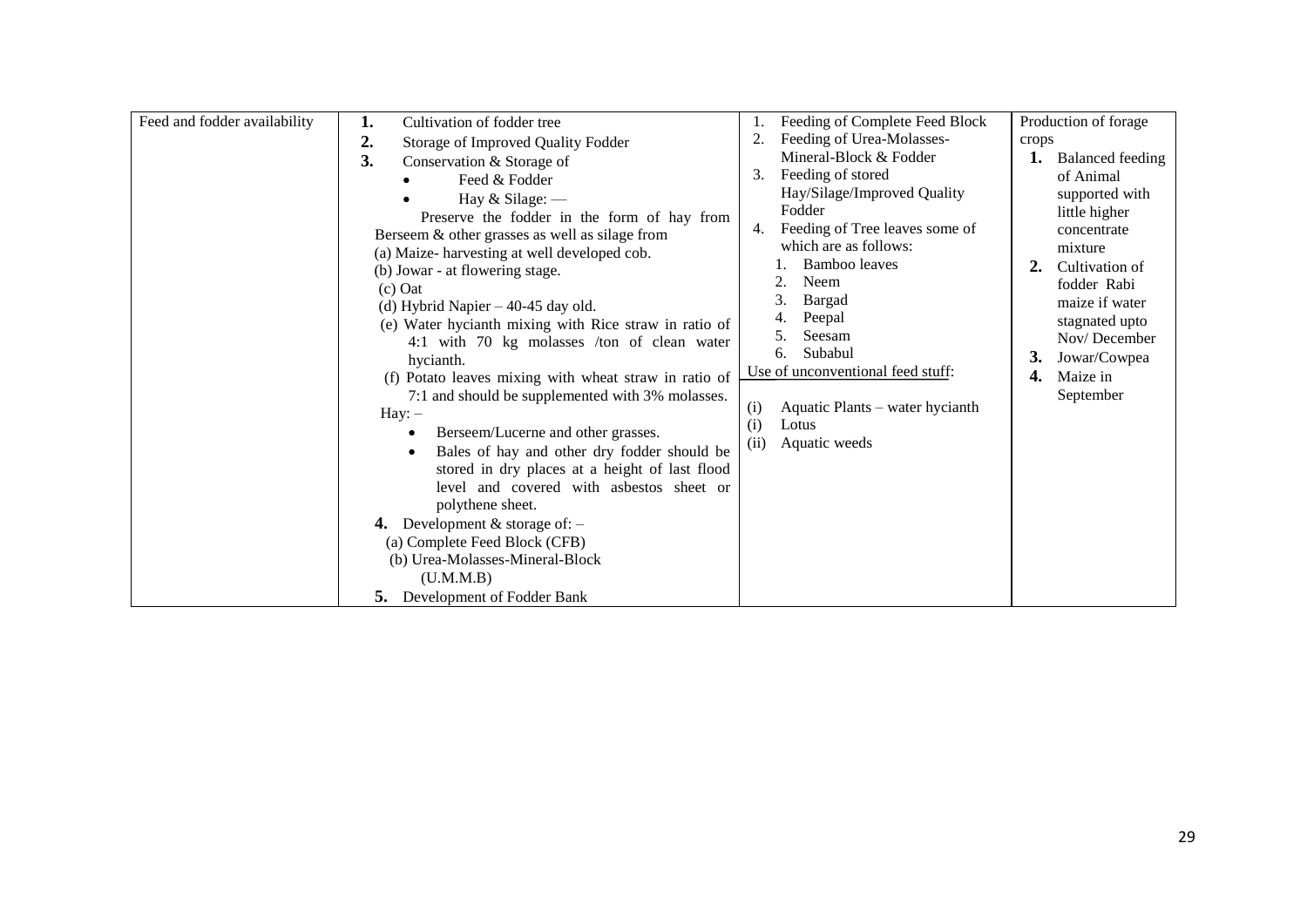| <b>Health and disease</b> | Veterinary Preparedness with Medicines, Vaccines and         | Animal safety, Health camp and                 | Sanitation,                                        |
|---------------------------|--------------------------------------------------------------|------------------------------------------------|----------------------------------------------------|
| management                | provision for mobile ambulatory van.                         | <b>Treatment</b>                               | deworming,                                         |
|                           |                                                              |                                                | treatment, health                                  |
|                           | <b>Vaccination</b>                                           | <b>Important Suggestions for animal and</b>    | camps Culling of Sick                              |
|                           | During flood stress becomes an incriminating factor for the  | <b>Poultry safety</b>                          | animals and disposal                               |
|                           | precipitation of diseases in livestock and poultry.          | During flood, all efforts should be made       | of carcass                                         |
|                           | So, necessary vaccination of livestock and poultry should be | to rescue most of the livestock and            |                                                    |
|                           | done against economically important contagious               | poultry as carefully as possible.              |                                                    |
|                           | disease.                                                     |                                                | <b>Maintenance of</b>                              |
|                           | This will be helpful not only to check epidemic in animals,  | The people should be made conscious            | <b>Sanitation:</b>                                 |
|                           | but also to reduce the probability of zoonoses in human      | through announcement with the help of          | Adequate attention is                              |
|                           | beings.                                                      | mikes<br>other<br><sub>or</sub><br>means<br>of | to be paid to disinfect                            |
|                           | Care should be taken for mass vaccination of livestock and   | communication, so that they may                | premises<br>the<br>of                              |
|                           | poultry with a view to covering 80% of livestock             | escape with their livestock and poultry        | temporary sheds with                               |
|                           | population in order to achieve herd immunity.                | to safe area.                                  | the help of bleaching                              |
|                           | Mass vaccination should be conducted by a team of            |                                                | powder,<br>phenol,                                 |
|                           | Department staff with proper maintenance of detailed         | The fisherman or the people who knows          | carbolic acid etc. In no                           |
|                           | Inoculation Register.                                        | swimming should be deputed for the             | the<br>case<br>carcass/                            |
|                           | Pro-active steps should be taken to receive and stock the    | rescue of drowning and floating animals        | cadaver should come in                             |
|                           | required doses of vaccines against different diseases for    | and birds.                                     | contact with healthy                               |
|                           | their use in face of Flood.                                  | During flood do not leave halter or            | animals rehabilitated in<br>sheds.<br>Arrangements |
|                           |                                                              | headstalls on animals.                         | should<br>be<br>made                               |
|                           |                                                              |                                                | accordingly.                                       |
|                           |                                                              | Do not tie animals together when               |                                                    |
|                           |                                                              | releasing.                                     |                                                    |
|                           |                                                              |                                                |                                                    |
|                           |                                                              | Report the location, identification and        |                                                    |
|                           |                                                              | disposition of livestock and poultry to        | De-worming after the                               |
|                           |                                                              | authorities handling the disaster.             | flood:                                             |
|                           |                                                              | Health camp and treatment                      | Immediately<br>after                               |
|                           |                                                              |                                                | flood, the animals like                            |
|                           |                                                              | Water borne diseases are one of the            | cattle, buffalo. Sheep,                            |
|                           |                                                              | most common phenomena during the               | goat, pig, dog and                                 |
|                           |                                                              | flood                                          | poultry need to be de-                             |
|                           |                                                              | Diarrhoeal diseases outbreaks can              | wormed with suitable                               |
|                           |                                                              | Report the location, identification and        | broad<br>spectrum                                  |
|                           |                                                              | disposition of livestock and poultry to        | anthelmentics.<br>This                             |
|                           |                                                              | authorities handling the disaster.             | will enable the animals                            |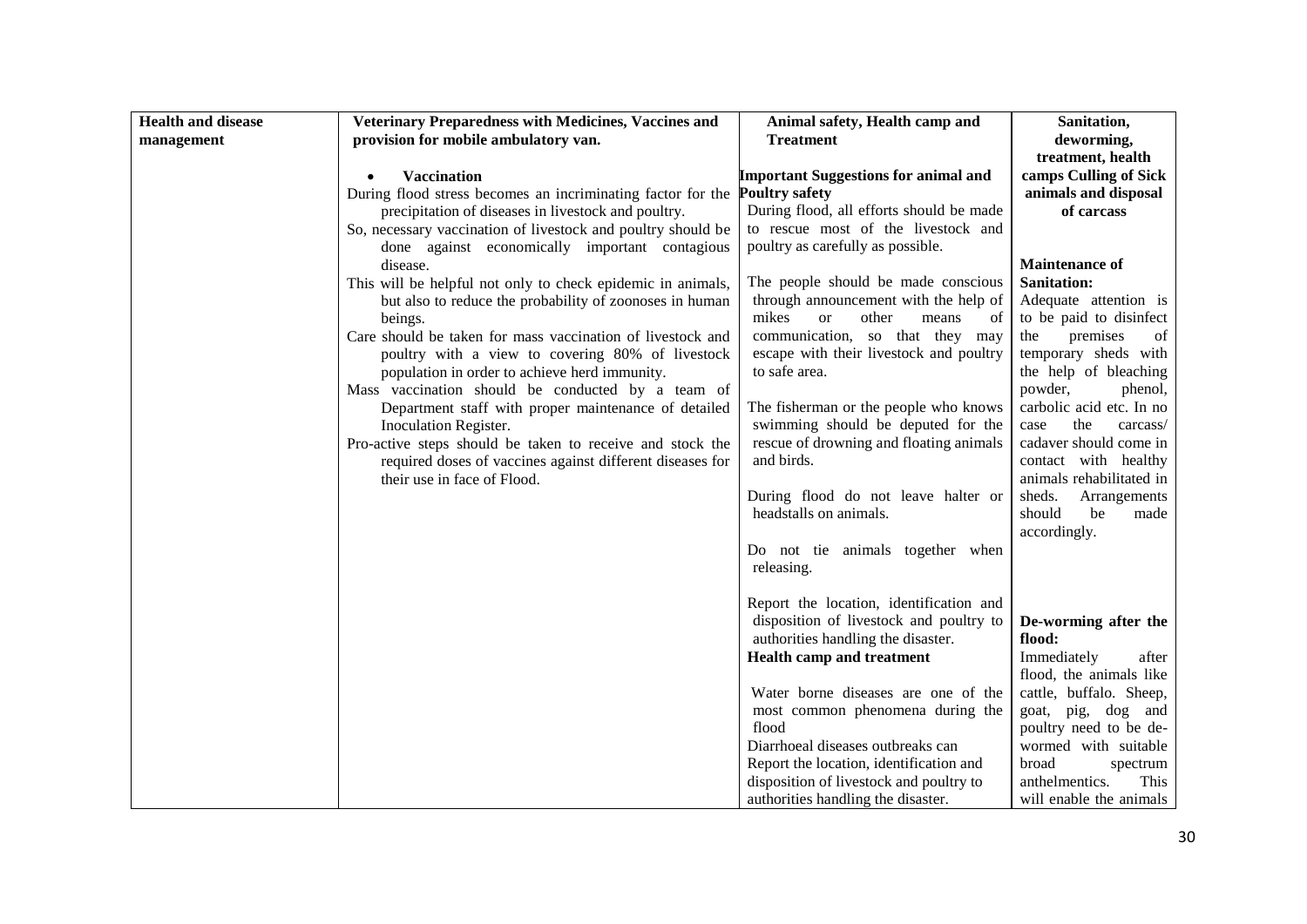|                                          | to regain proper health.  |
|------------------------------------------|---------------------------|
| Health camp and treatment                |                           |
|                                          | In water logged area,     |
| Water borne diseases are one of the most | sucks<br>can<br>be        |
| common phenomena during the flood        | introduced<br>as          |
|                                          | biological<br>control     |
| Diarrheal diseases outbreaks can occur   | measures against snails   |
| after drinking contaminated water.       | to protect livestock      |
|                                          | from parasitic disease.   |
| Diseases that can occur during flood     |                           |
| should be given special attention and    | Treatment of<br>sick      |
| accordingly medicines should be          | animals: The              |
| available in the health camp for the     | Disposal of Carcass:      |
| following mentioned diseases.            | the disposal of dead      |
|                                          | animals and birds are     |
| Salmonella spp.                          | to be done by Animal      |
| Escherichia coli                         | Husbandry                 |
| Giardiasis                               | Department.               |
| Amoebiasis                               | Accordingly, necessary    |
| Rotavirus                                | arrangement should be     |
| Leptospirosis                            | made for prompt and       |
| <b>Scabies</b>                           | disposal<br>easy<br>of    |
| <b>Black leg</b>                         | carcasses during<br>the   |
| Malignant Edema                          | Flood and Post-Flood      |
| Foot rot                                 | period.                   |
| Anthrax                                  | Carcasses of animals      |
| <b>Botulism</b>                          | affected by the disease   |
| Tetanus                                  | are the chief source of   |
| Red water                                | soil infection. They      |
| <b>Black</b> disease                     | harbour the germs in      |
| Enterotoxaemia                           | large numbers<br>and      |
| Liver fluke                              | liberate them from both   |
| Amphistomiasis                           | artificial and natural    |
| Brooders pneumonia                       | body openings into the    |
|                                          | surrounding soil.         |
| <b>Treatment of Non infectious</b>       | <b>Methods</b> of Carcass |
| Arrangement should be made for the       | disposal to be adopted    |
| treatment of drowning and traumatic      | <b>Burial</b>             |
| injuries, aspiration pneumonia, lameness | <b>Burning</b>            |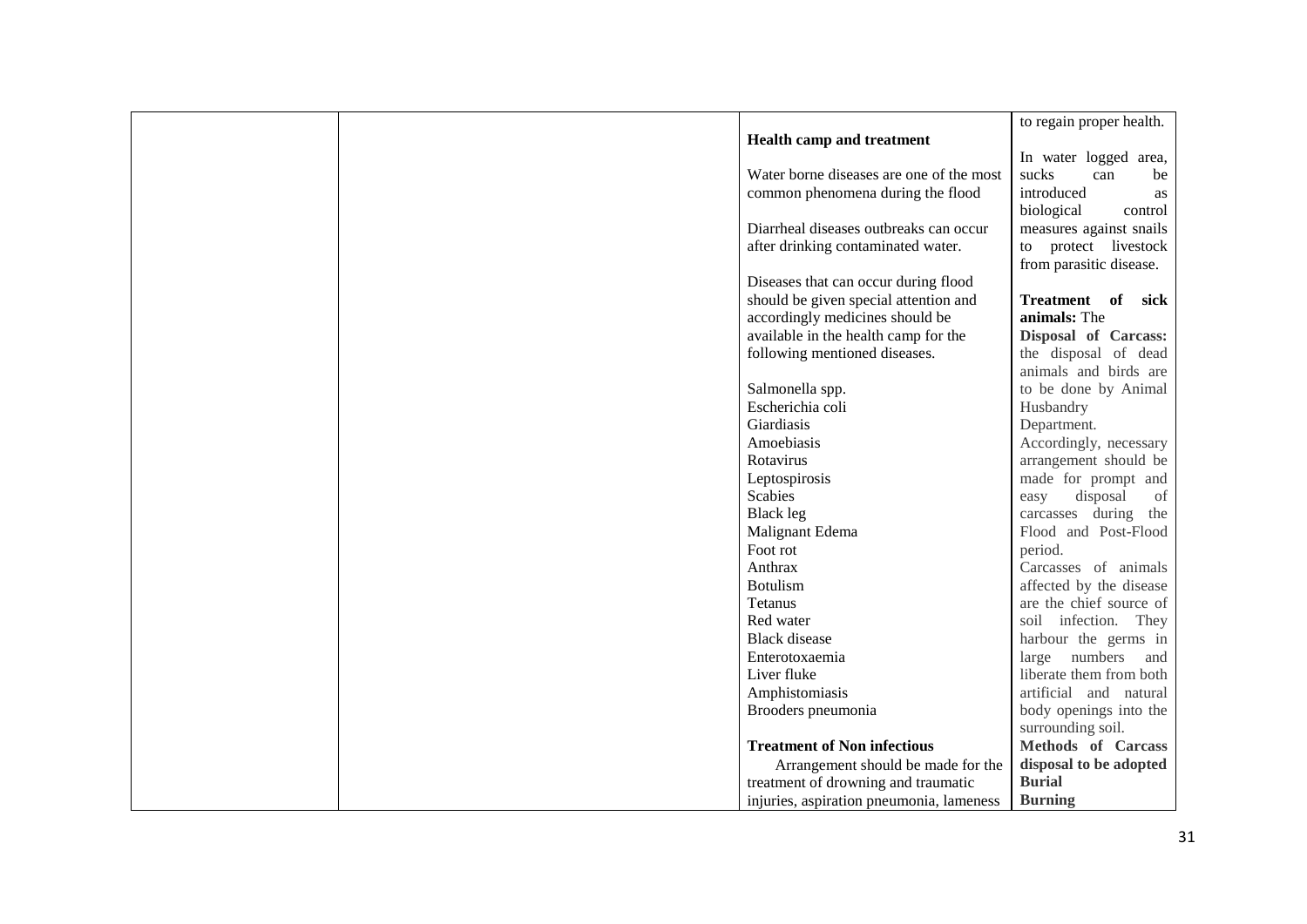|                         | and other surgical cases in the health<br>camp.<br>Disinfection of livestock premises and<br><b>Poultry shed</b><br>Disinfection of livestock<br>premises and the temporary sheds<br>should be done with the help of<br>bleaching powder, phenol, carbolic acid<br>etc | Composting<br><b>Vulturing</b><br>s. Health Camp after<br>the flood:<br>Protection of livestock<br>from out breaking and<br>communicable diseases<br>be made. Health camps<br>are to be organised in<br>Flood affected areas to<br>the<br>normal<br>restore<br>breeding capability of<br>breedable population as<br>well as to restore the<br>health<br>normal<br>of |
|-------------------------|------------------------------------------------------------------------------------------------------------------------------------------------------------------------------------------------------------------------------------------------------------------------|----------------------------------------------------------------------------------------------------------------------------------------------------------------------------------------------------------------------------------------------------------------------------------------------------------------------------------------------------------------------|
| Cyclone                 |                                                                                                                                                                                                                                                                        | livestock and poultry.                                                                                                                                                                                                                                                                                                                                               |
| Heat wave and cold wave |                                                                                                                                                                                                                                                                        |                                                                                                                                                                                                                                                                                                                                                                      |

### **2.5.2 Poultry**

|                | <b>Suggested contingency measures</b> |                  |                 | Convergence/lin<br>kages with<br>ongoing<br>programs, if any |
|----------------|---------------------------------------|------------------|-----------------|--------------------------------------------------------------|
|                | Before the event <sup>a</sup>         | During the event | After the event |                                                              |
| <b>Drought</b> |                                       |                  |                 |                                                              |
| <b>Floods</b>  |                                       |                  |                 |                                                              |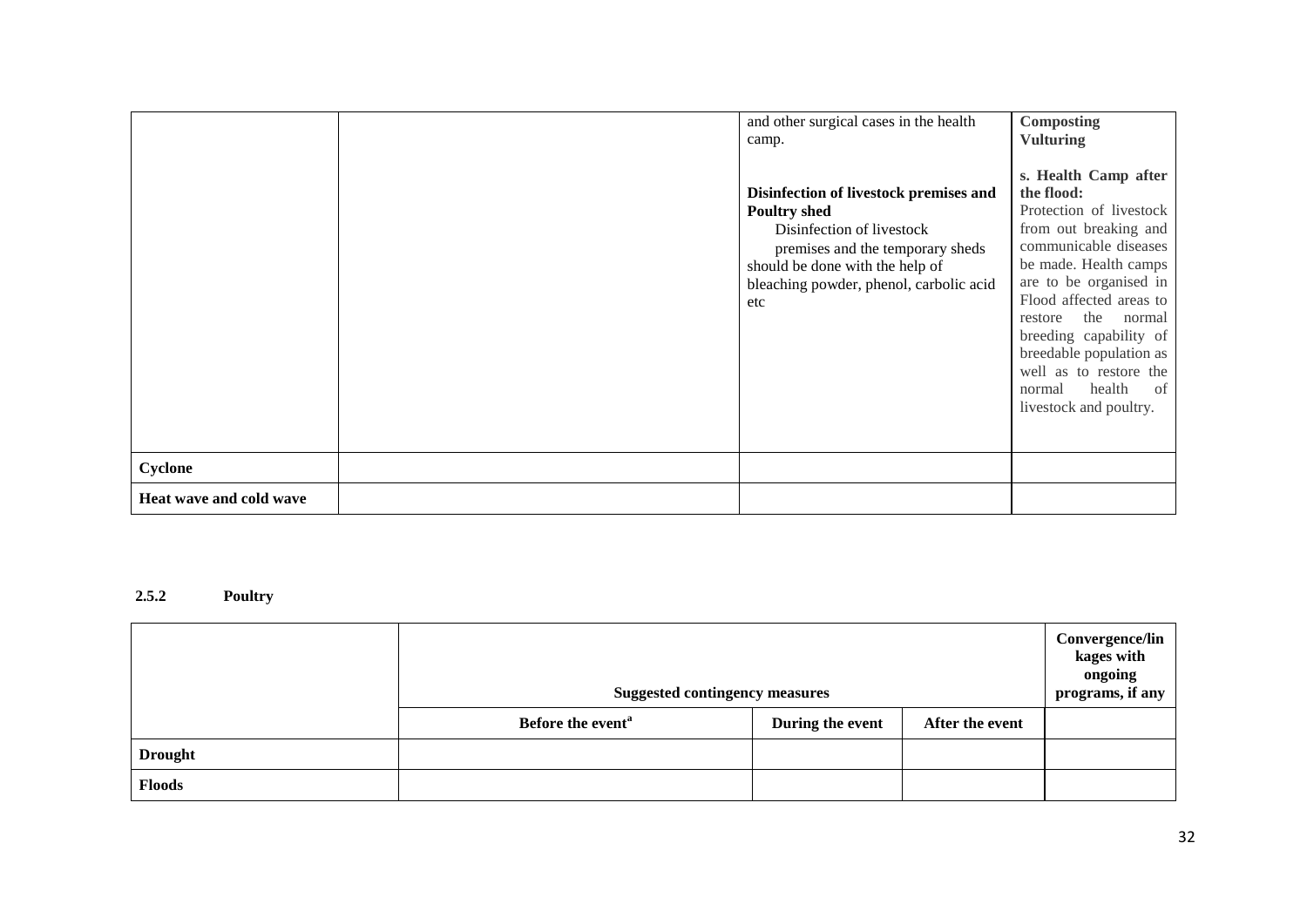| Shortage of feed ingredients  |                                                                                                                                                                                                                                                                                                                                     |  |  |
|-------------------------------|-------------------------------------------------------------------------------------------------------------------------------------------------------------------------------------------------------------------------------------------------------------------------------------------------------------------------------------|--|--|
| Drinking water                |                                                                                                                                                                                                                                                                                                                                     |  |  |
|                               | Vaccines to be used for different animals and<br><b>Poultry</b>                                                                                                                                                                                                                                                                     |  |  |
|                               | <b>Cattle and Buffalo</b><br>Hemorrhagic Septicemia Vaccine<br><b>Black Quarter Vaccine</b><br>FMD Vaccine<br>Anthrax Vaccine as per endemicity.                                                                                                                                                                                    |  |  |
|                               | <b>Sheep and Goat</b><br>Hemorrhagic Septicemia Vaccine<br>PPR Vaccine<br>FMD Vaccine<br>Goat pox Vaccine<br>Enterotoxaemia Vaccine<br>Anthrax Vaccine as per endemicity<br>Pigs<br>Hemorrhagic Septicemia Vaccine<br>PPR Vaccine<br>FMD Vaccine<br>Goat pox Vaccine<br>Enterotoxemia Vaccine<br>Anthrax Vaccine as per endemicity. |  |  |
|                               | <b>Dogs</b><br>Rabies Vaccine                                                                                                                                                                                                                                                                                                       |  |  |
|                               | <b>Poultry</b><br>Mareks disease vaccine<br>RDV $(F_1 & R_2B)$ ,<br>FPV,<br><b>IBRV &amp;</b><br><b>IBDV</b><br>(Annexure-1)                                                                                                                                                                                                        |  |  |
| Health and disease management | <b>Medicines</b><br>$\bullet$                                                                                                                                                                                                                                                                                                       |  |  |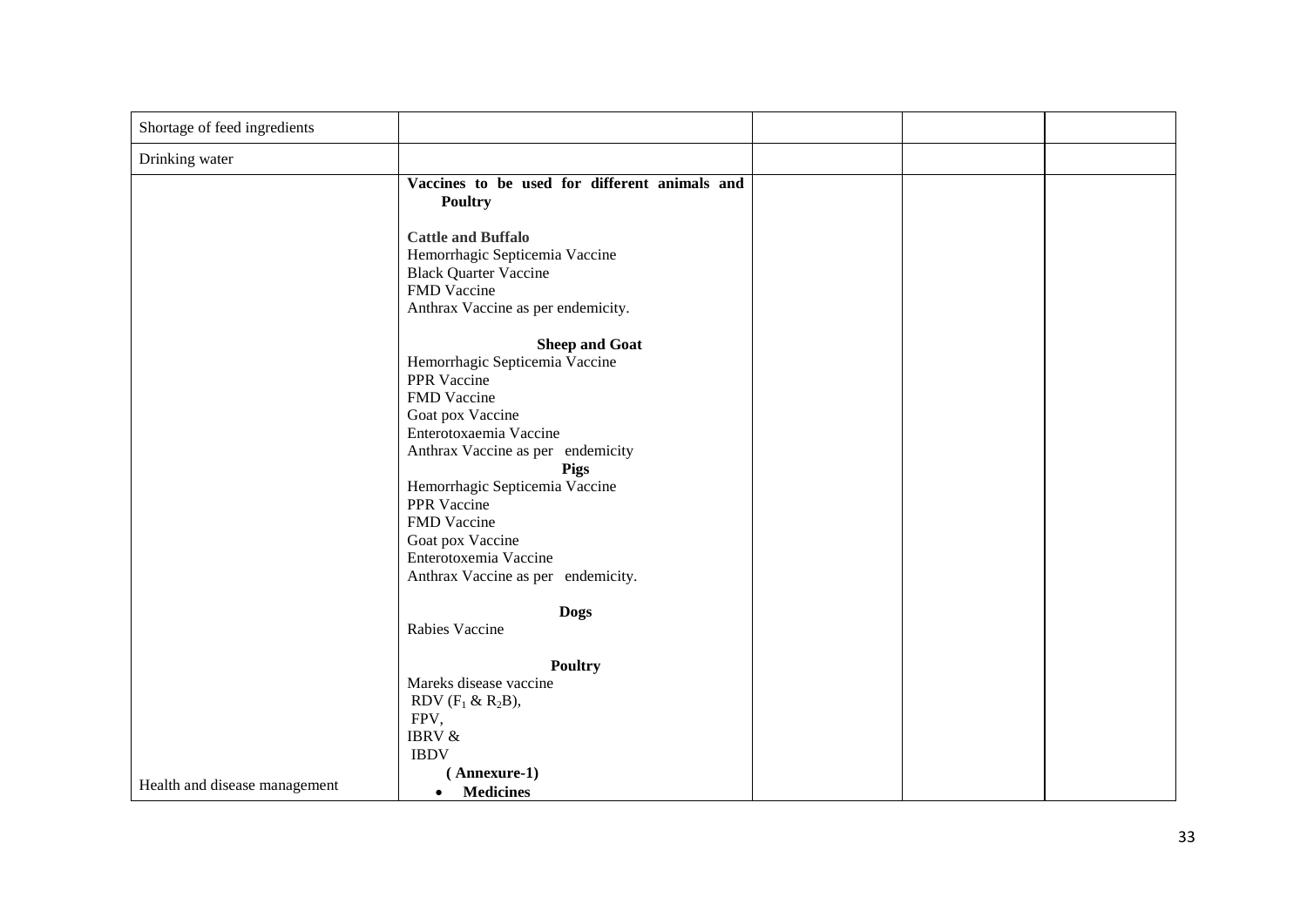| All Districts should be earmarked for flood.                                            |  |  |
|-----------------------------------------------------------------------------------------|--|--|
|                                                                                         |  |  |
| An inventory of required medicines to treat the                                         |  |  |
| affected livestock in case of eventualities should be                                   |  |  |
| made.                                                                                   |  |  |
| The Govt. should take steps to procure sufficient                                       |  |  |
| quantity of essential life saving medicines.                                            |  |  |
| <b>List of life saving Medicines</b>                                                    |  |  |
| Corticosteroids                                                                         |  |  |
| Nikethamide                                                                             |  |  |
| Antibloat                                                                               |  |  |
| Adrenaline                                                                              |  |  |
| Antihistaminic                                                                          |  |  |
| Antidotes for common poisoning                                                          |  |  |
| Antisnake venom                                                                         |  |  |
| Broad spectrum antibiotics                                                              |  |  |
| Anti-inflammatory                                                                       |  |  |
| Antipyretic and Analgesics                                                              |  |  |
| Fluids and Electrolytes                                                                 |  |  |
|                                                                                         |  |  |
| <b>Mobile Veterinary Clinics</b>                                                        |  |  |
| Mobile Veterinary Clinics should be kept ready at                                       |  |  |
| Veterinary Hospital or Veterinary Camps so that                                         |  |  |
| immediate treatment of injured and affected                                             |  |  |
| animals may be done.                                                                    |  |  |
| For this MVC must have adequate drugs like                                              |  |  |
| antibiotic, analgesic, dewormer, ointment,<br>antisnake venom and emergency health care |  |  |
| facilities along with trained personnel.                                                |  |  |
| A good no. of mobile clinic teams should be planned                                     |  |  |
| consisting dedicated and experienced technical                                          |  |  |
| workers with allotment of area of operation.                                            |  |  |
|                                                                                         |  |  |
| The teams should be kept in readiness having                                            |  |  |
| required stock of medicines and equipment to                                            |  |  |
| work in any adverse situation.                                                          |  |  |
| A telephone directory should be maintained at the                                       |  |  |
| District level by collecting the telephone nos. of Vets,                                |  |  |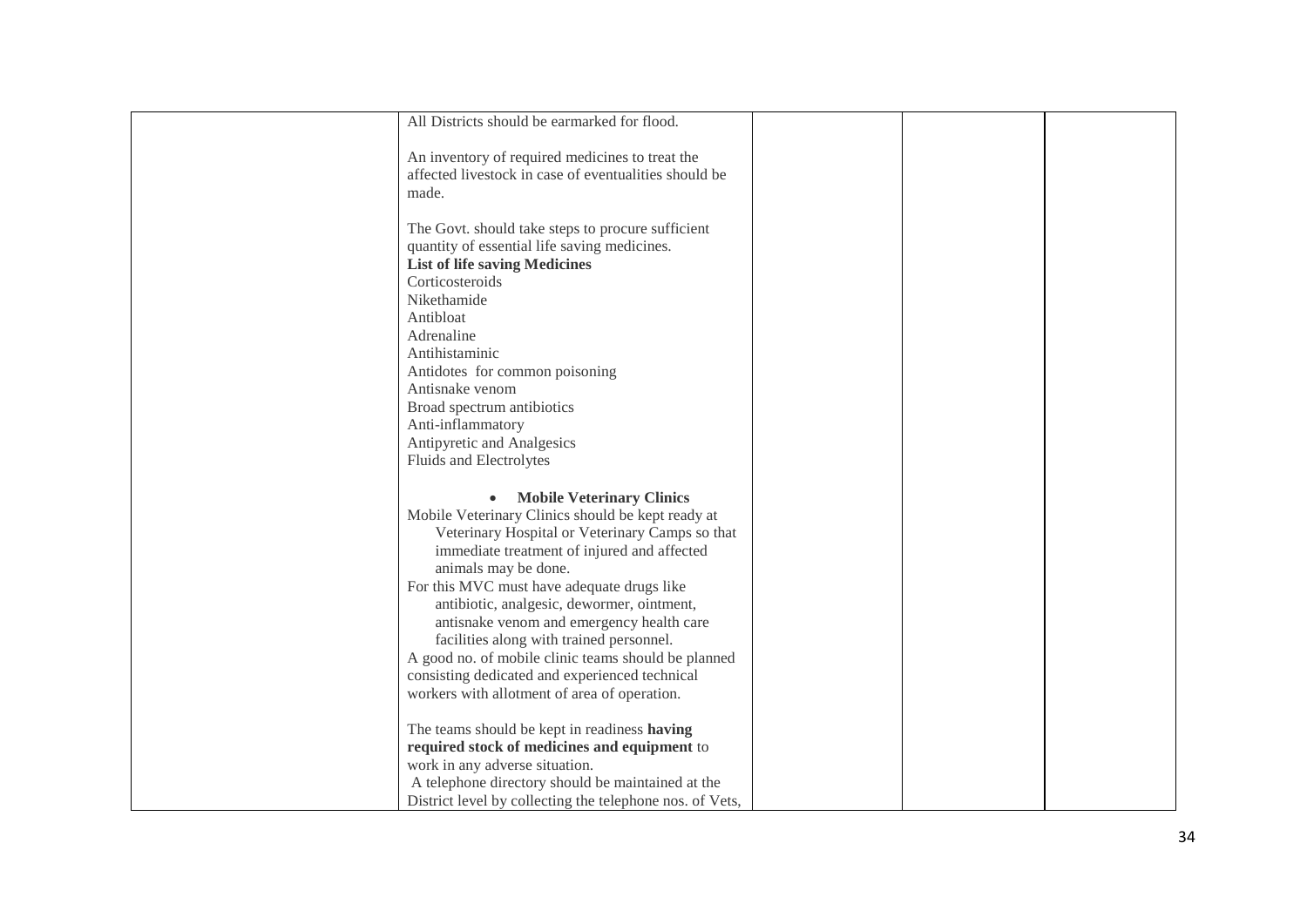|                         | Para-Vets, NGOs / youth clubs / societies, volunteers<br>etc. to collect feedback and plan the activities during<br>the emergency.                                                                                                         |  |  |
|-------------------------|--------------------------------------------------------------------------------------------------------------------------------------------------------------------------------------------------------------------------------------------|--|--|
|                         | An emergency kit for poultry should be made ready<br>well in advance. The Poultry kit should have Cage,<br>mask, mash, pellet feed trough, waterers, detergents,<br>poultry vaccines, Veterinary drugs, workers<br>protection uniform etc. |  |  |
| Cyclone                 |                                                                                                                                                                                                                                            |  |  |
| Heat wave and cold wave |                                                                                                                                                                                                                                            |  |  |

<sup>a</sup> based on forewarning wherever available

## **2.5.3 Fisheries/ Aquaculture**

|                                                                         | <b>Suggested contingency measures</b>                                                                                                                 |                                                                                                                                                                    |                                                                                                                                                                                                                |
|-------------------------------------------------------------------------|-------------------------------------------------------------------------------------------------------------------------------------------------------|--------------------------------------------------------------------------------------------------------------------------------------------------------------------|----------------------------------------------------------------------------------------------------------------------------------------------------------------------------------------------------------------|
|                                                                         | Before the event <sup>a</sup>                                                                                                                         | During the event                                                                                                                                                   | After the event                                                                                                                                                                                                |
| 1) Drought                                                              |                                                                                                                                                       |                                                                                                                                                                    |                                                                                                                                                                                                                |
| <b>A.</b> Capture                                                       |                                                                                                                                                       |                                                                                                                                                                    |                                                                                                                                                                                                                |
| <b>B.</b> Aquaculture                                                   |                                                                                                                                                       |                                                                                                                                                                    |                                                                                                                                                                                                                |
| (i) Shallow water in ponds due to<br>insufficient rains/inflow          | (i) Thinning of population<br>(ii) Arrangement of water supply from<br>external resource                                                              | Partial harvesting<br>(1)<br>Addition of water<br>(i)<br>Stocking of air<br>breathing<br>(iii)<br>fishes                                                           | Maintenances of remaining stock<br>(i)<br>till favorable condition achieved<br>(ii) If not feasible, total harvesting or<br>transfer of fishes may be done.<br>(iii) Preparation of the pond for next<br>crop. |
| (ii) Impact of salt load build up in<br>ponds / change in water quality | Regular monitoring<br>of<br>water<br>(i)<br>quality parameter.<br>Arrangement of aeration<br>(i)<br>(iii) Addition of water from external<br>resource | Arrangement of aeration.<br>(i)<br>Addition of water<br>(ii)<br>(iii) Monitoring of water quality<br>(iv) Reduction<br>of<br>manuring<br>according to water level. |                                                                                                                                                                                                                |
| 2) Floods                                                               |                                                                                                                                                       |                                                                                                                                                                    |                                                                                                                                                                                                                |
| A. Capture                                                              |                                                                                                                                                       |                                                                                                                                                                    |                                                                                                                                                                                                                |
| B. Aquaculture                                                          |                                                                                                                                                       |                                                                                                                                                                    |                                                                                                                                                                                                                |
| (i) Inundation with flood water                                         | (i) Elevation/Renovation of pond dyke.                                                                                                                | Collection of naturally bred seeds                                                                                                                                 | -Retain the water in pond immediately                                                                                                                                                                          |